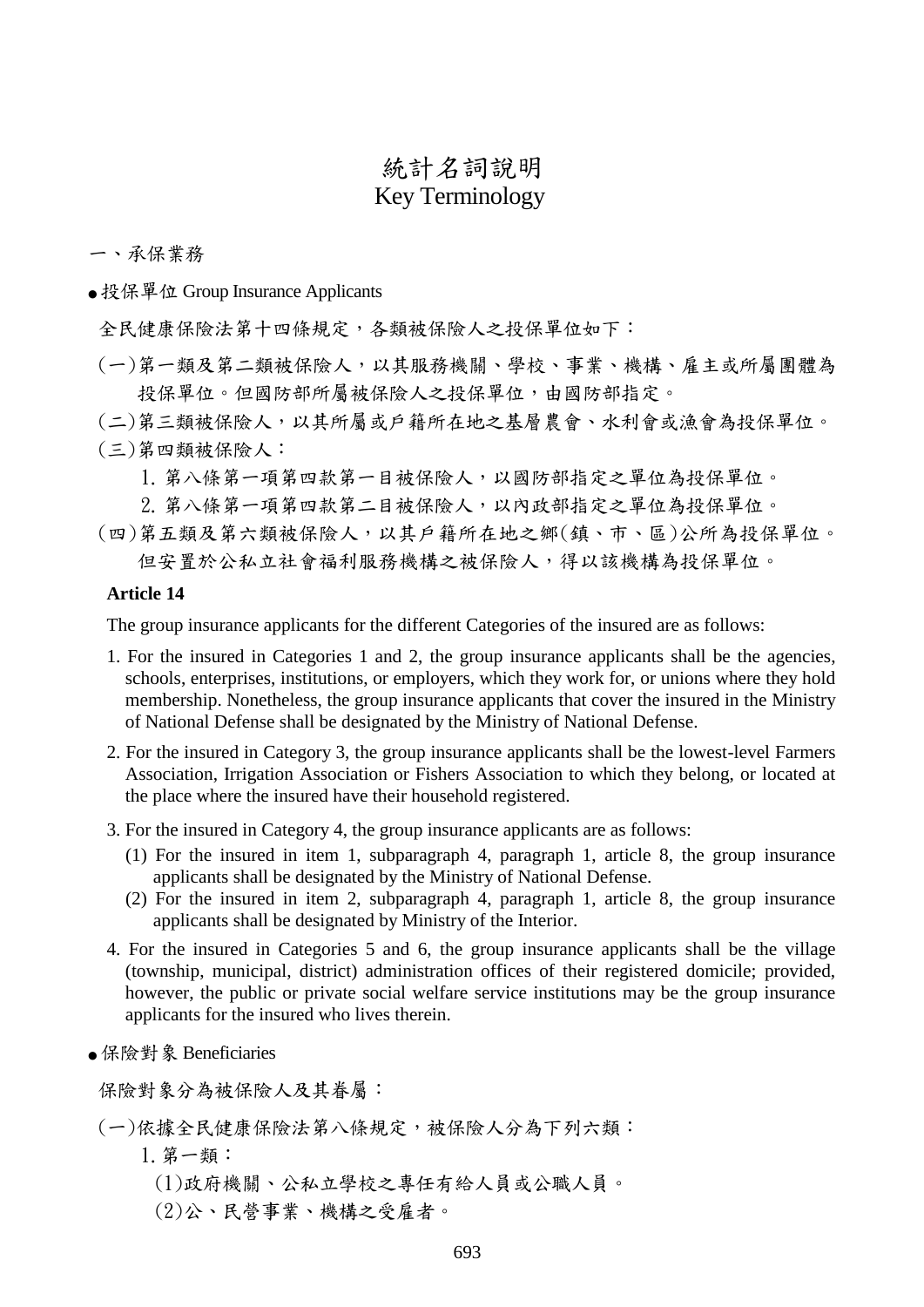- (3)前二目被保險人以外有一定雇主之受雇者。
- (4)雇主或自營業主。
- (5)專門職業及技術人員自行執業者。
- 2.第二類:
	- (1)無一定雇主或自營作業而參加職業工會者。
- (2)參加海員總工會或船長公會為會員之外僱船員。
- 3.第三類:
	- (1)農會及水利會會員,或年滿十五歲以上實際從事農業工作者。
	- (2)無一定雇主或自營作業而參加漁會為甲類會員,或年滿十五歲以上實際從事漁 業工作者。
- 4.第四類:
	- (1)應服役期及應召在營期間逾二個月之受徵集及召集在營服兵役義務者、國軍軍 事學校軍費學生、經國防部認定之無依軍眷及在領卹期間之軍人遺族。
- (2)服替代役期間之役齡男子。
- 5.第五類:合於社會救助法規定之低收入戶成員。
- 6.第六類:
	- (1) 榮民、榮民遺眷之家戶代表。
	- (2) 第一款至第五款及本款前目被保險人及其眷屬以外之家戶戶長或代表。

#### **Article 8**

The insured shall be classified into the following six categories :

- 1. Category 1
	- (1) Civil servants or full-time and regularly paid personnel in governmental agencies and  $public / private schools;$
	- (2) Employees of publicly or privately owned enterprises or institutions;
	- (3) Employees other than the insured prescribed in the preceding two subparagraphs but are otherwise employed by particular employers;
	- (4) Employers or self-employed owners of business;
	- (5) Independently practicing professionals and technicians.
- 2. Category 2
	- (1) Members of an occupational union who have no particular employers, or who are self-employed;
	- (2) Seamen serving on foreign vessels, who are members of the National Seaman's Union or the Master Mariners Association.
- 3. Category 3
	- (1) Members of the Farmers Association or the Irrigation Association, or workers aged over fifteen who are actually engaged in agricultural activities;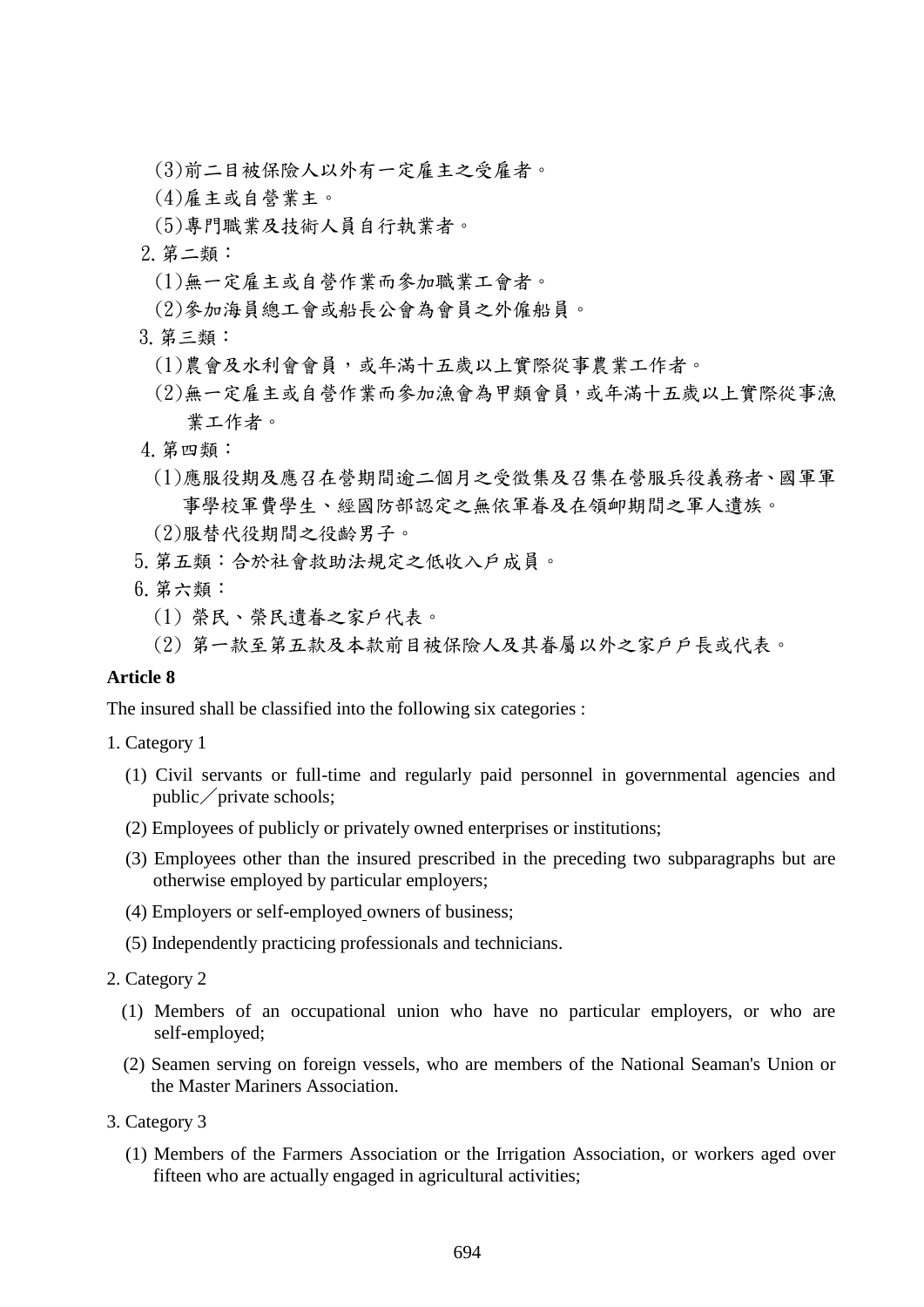- (2) Class A members of the Fishers Association who are either self-employed or have no particular employers, or workers aged over fifteen who are actually engaged in fishery activities.
- 4. Category 4
	- (1) Military servicemen whose compulsory service terms are over two months or who are summoned to serve in military for more than two months, military school students who receive grants from the government, military servicemen's dependents who lost their support recognized by the Ministry of National Defense, and military decedent's families who are receiving pensions due to the death of their decedents;
	- (2) Men at the age for enlisting in the military, who are currently in military-substitute service.
- 5. Category 5

Members of a household of low-income families as defined by Social Support Law.

- 6. Category 6
	- (1) Veterans, household representatives of survivors of veterans;
	- (2) Representatives or heads of household other than the insured or their dependents prescribed in subparagraphs 1 to 5 and the preceding item of this subparagraph.
- (二)依據全民健康保險法第九條規定,第一類至第三類及第六類被保險人之眷屬,規定 如下:
	- 1. 被保險人之配偶,且無職業者。
	- 2. 被保險人之直系血親尊親屬,且無職業者。
	- 3.被保險人二親等內直系血親卑親屬未滿二十歲且無職業,或年滿二十歲無謀生能 力或仍在學就讀且無職業者。

#### **Article 9**

The dependents of the insured in Categories 1 to 3, and 6 are prescribed as follows:

- 1. The insured's spouse who is not employed.
- 2. The insured's lineal blood ascendants who are not employed.
- 3. The insured's lineal blood descendants within second degree of relationship who are either under twenty years of age and not employed, or are over twenty years of age but incapable of making a living, including those who are in school without employment.
- 投保金額 Payroll-related premium Base
	- 1. 第一類至第三類被保險人之投保金額,由主管機關擬訂分級表,報請行政院核定之。 投保金額分級表之下限與中央勞工主管機關公布之基本工資相同;基本工資調整 時,該下限亦調整之。投保金額分級表最高一級投保金額與最低一級投保金額應維 持五倍以上之差距,該表並應自基本工資調整之次月調整之。適用最高一級投保金 額之被保險人,其人數超過被保險人總人數之百分之三,並持續十二個月時,主管 機關應自次月調整投保金額分級表,加高其等級。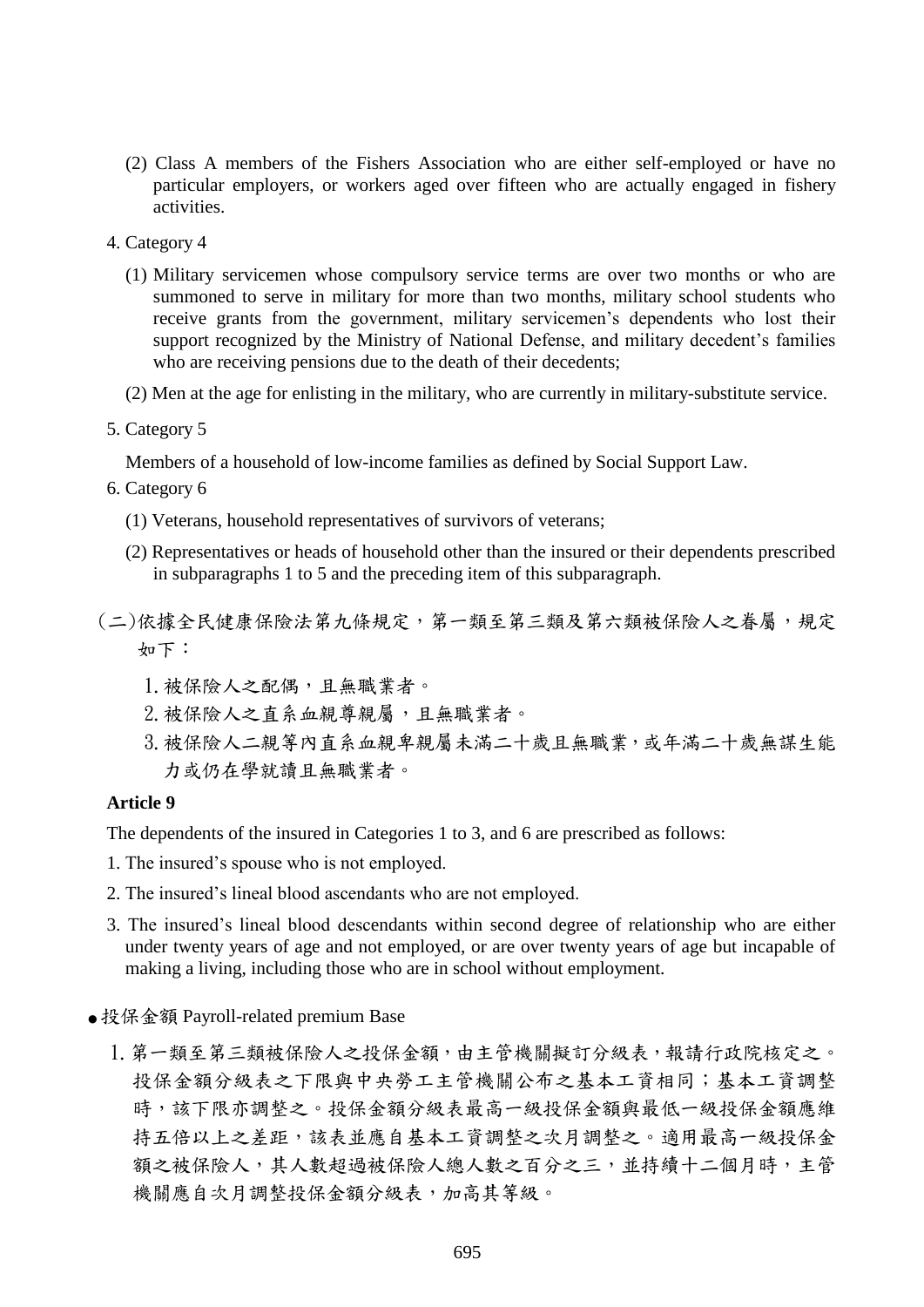## **Article 21**

The insured payroll-related amount for the insured in Categories 1 to 3 shall be subject to a grading table drafted by the Competent Authority and be reported to the Executive Yuan for approval.

The minimum in the said Grading Table of insured payroll-related amount shall be equal to the base salary promulgated by the central competent authority in charge of labor affairs. Upon adjustment of the base salary, such minimum shall be adjusted accordingly.

The insured payroll-related amount of the top level of the Grading Table of insured pay-roll related amount has to be kept fivefold higher than the amount in the bottom level, and the said Grading Table has to be revised in one month after the basic salary is adjusted. In case that the number of the insured applicable to the highest level of insured payroll-related amount exceeds three percent of the total number of the insured for twelve consecutive months, the Competent Authority shall readjust the Grading Table of insured payroll-related amount to advance another highest level starting from the following month.

2. 第一類及第二類被保險人之投保金額,依下列各款定之:

(1)受雇者:以其薪資所得為投保金額。

(2)雇主及自營作業者:以其營利所得為投保金額。

(3)專門職業及技術人員自行執業者:以其執行業務所得為投保金額。

第一類及第二類被保險人為無固定所得者,其投保金額,由該被保險人依投保金額 分級表所定數額自行申報,並由保險人查核;如申報不實,保險人得逕予調整。

### **Article 22**

The insured payroll-related amount for the insured in Categories 1 and 2 is determined on the following basis:

- 1. Employees: the payroll;
- 2. Employers and self-employed: the business income;
- 3. Independently practicing professionals and technicians: the income from professional practice.

If the insured prescribed in Categories 1 and 2, has no stable income, the insured shall select the proper insured payroll-related amount from the Grading Table of insured payroll-related amount and such insured payroll-related amount shall be examined by the Insurer, who may make adjustment at its own discretion if the insured payroll-related amount is found inappropriate.

3. 第三類被保險人之投保金額,以第八條第一項第一款第二目、第三目及第二款所定 被保險人之帄均投保金額計算之。但保險人得視該類被保險人及其眷屬之經濟能 力,調整投保金額等級。

### **Article 23**

The insured payroll-related amount applicable to the insured in Category 3 shall be the average amount for those specified under items 2, 3 of subparagraph 1, and subparagraph 2 of paragraph 1, Article 8; provided, that the Insurer may adjust the level of insured payroll-related amount according to the financial viability of the insured and their dependents.

4. 第四類及第五類被保險人之保險費, 以精算結果之全體保險對象每人平均保險費計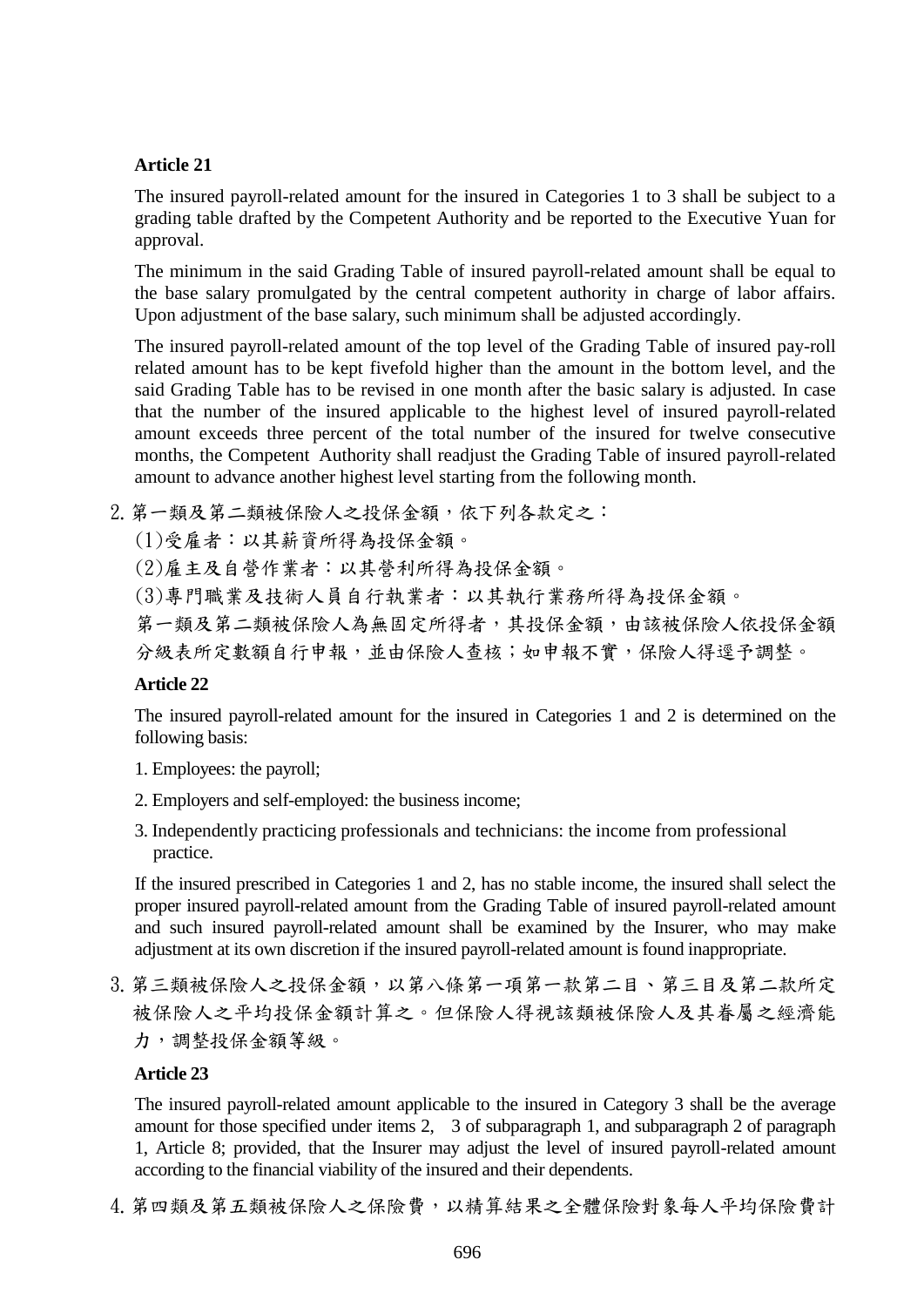算之。

### **Article 25**

The premium of the insured in Categories 4 and 5 shall be calculated according to the averaged actuarial premium based on the total number of the beneficiaries.

5. 第六類保險對象之保險費, 以精算結果之全體保險對象每人平均保險費計算之。眷 屬之保險費,由被保險人繳納;超過三口者,以三口計。

### **Article 26**

The premium of the beneficiaries in Category 6 shall be the average premium of all beneficiaries according to the actuarial results.

The premium of the dependents shall be paid by the insured. When the number of the dependents exceeds 3, the payment shall be calculated on the basis of only three dependents.

● 平均投保金額 Average Payroll-related Premium Base

被保險人投保金額平均數。

 $\ddot{\phantom{0}}$ (各類投保金額×該類被保險人數)之合計

被保險人數

The average payroll-related premium base for insured:

 $\overline{r}$  $\tilde{a}$ Total of (amount for different types of premium base  $\times$  number of insured under each category)

Number of insured

### ● 保險費負擔比率 NHI Premium Contribution Proportions

全民健康保險保險對象共分六類,而各類保險對象之被保險人、投保單位、政府 三者負擔或補助的保險費比率皆有所不同(詳附表)。

| 保險對象類別 |                              | 負擔比率 (%)      |      |    |          |
|--------|------------------------------|---------------|------|----|----------|
|        |                              | 被保險人          | 投保單位 | 政府 |          |
|        | 公務人員、志願役軍人<br>公職人員           | 本人及<br>眷<br>屬 | 30   | 70 | $\Omega$ |
|        | 私立學校教職員                      | 本人及<br>眷<br>屬 | 30   | 35 | 35       |
|        | 第1類第第 公民營事業、機構等有一<br>定雇主的受雇者 | 本人及<br>屬<br>眷 | 30   | 60 | 10       |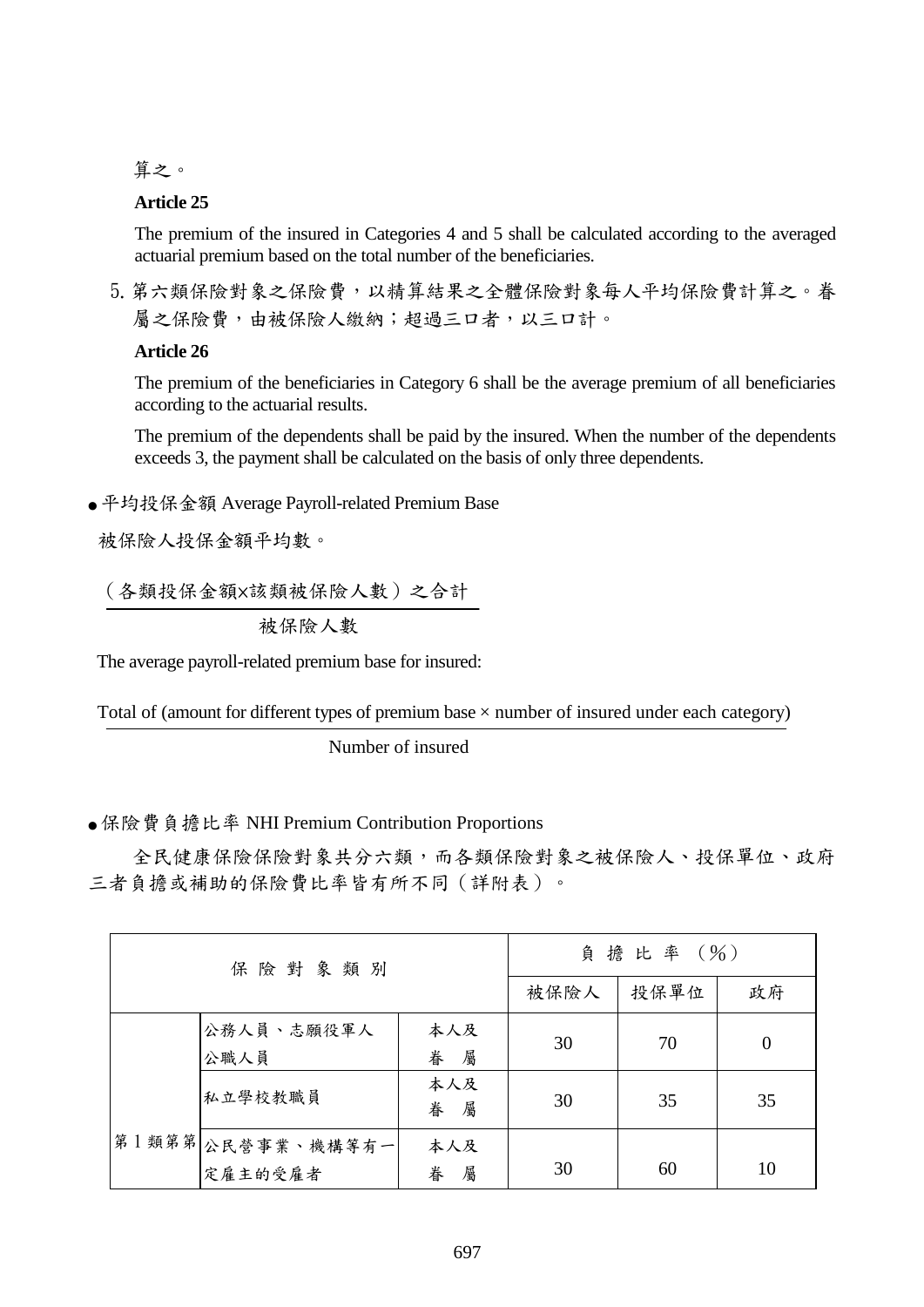| 保险對象類別 |                                    | 負擔比率 (%)      |                  |                |          |
|--------|------------------------------------|---------------|------------------|----------------|----------|
|        |                                    | 被保險人          | 投保單位             | 政府             |          |
| 第1類    | 雇主<br>自營作業者<br>專門職業及技術人員自行<br>執業者  | 本人及<br>眷<br>屬 | 100              | $\Omega$       | $\theta$ |
| 第2類    | 職業工會會員<br>外僱船員                     | 本人及<br>眷 屬    | 60               | $\overline{0}$ | 40       |
| 第3類    | 農民、漁民、農田水利會<br>會員                  | 本人及<br>眷 屬    | 30               | $\overline{0}$ | 70       |
| 第4類    | 義務役役男、軍校學生、<br>無依軍眷、在卹遺族、替<br>代役役男 | 本人            | $\boldsymbol{0}$ | $\overline{0}$ | 100      |
| 第5類    | 低收入户                               | 本人            | $\overline{0}$   | $\theta$       | 100      |
| 第6類    | 榮民、榮民遺眷                            | 本人            | $\overline{0}$   | $\theta$       | 100      |
|        |                                    | 眷<br>屬        | 30               | $\overline{0}$ | 70       |
|        | 地區人口                               | 本人及<br>眷<br>屬 | 60               | $\theta$       | 40       |

全民健康保險之保險費因投保金額、保險費率、負擔或補助比率之不同而有差異, 其計算公式分別如下:

1. 被保險人及其眷屬負擔部分:

(1)第 1 類至第 3 類被保險人及其眷屬:

投保金額×保險費率×負擔比率×(1+眷屬人數)

(2)第 6 類第 1 目之榮民眷屬:

帄均保險費×負擔比率×眷屬人數

(3)第 6 類第 2 目其他地區人口:

帄均保險費×負擔比率×(1+眷屬人數)

2. 投保單位負擔部分:

投保金額×保險費率×負擔比率×(1+平均眷口數)

3. 政府補助部分: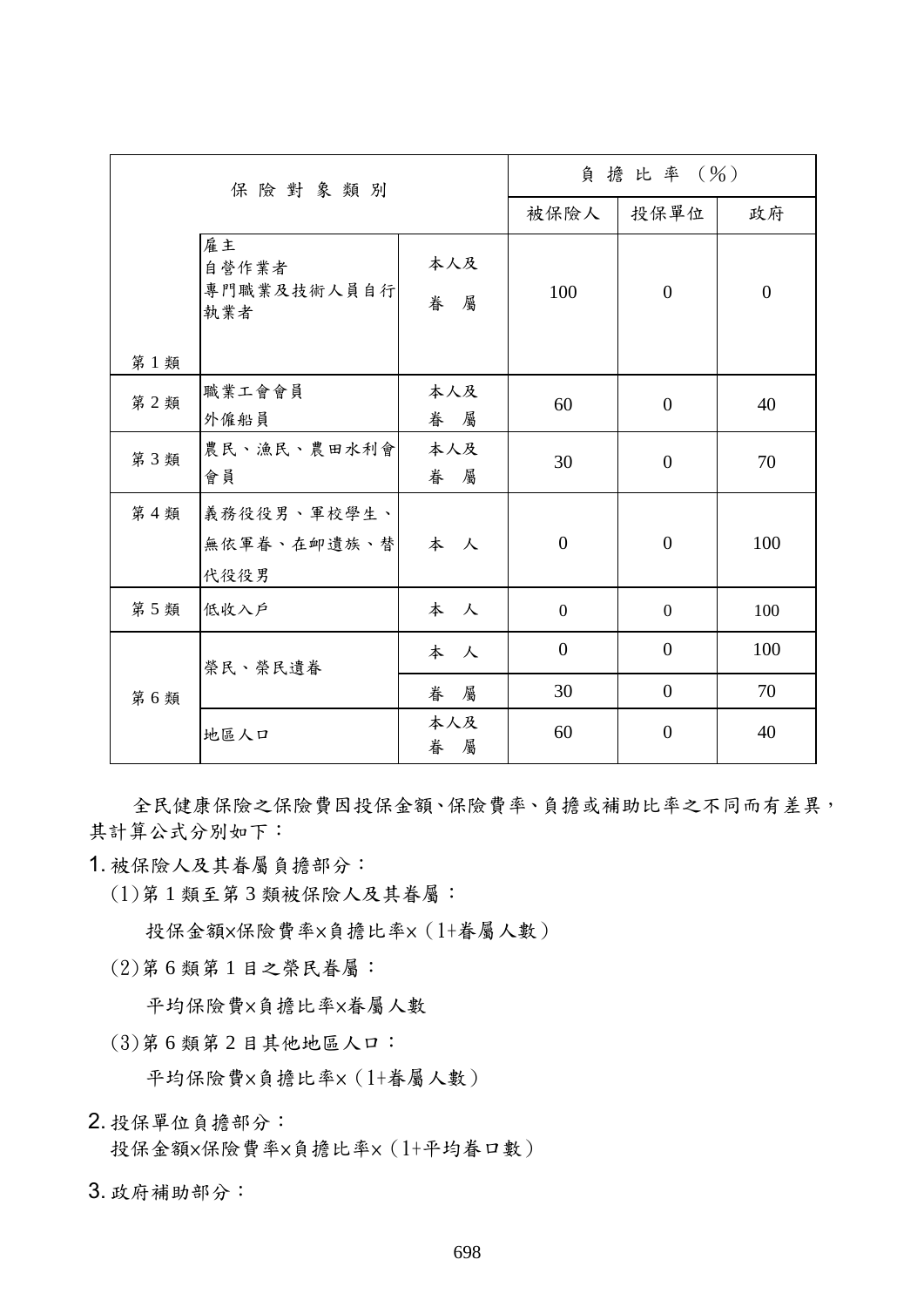(1)第 1 類至第 3 類保險對象:

投保金額×保險費率×負擔比率×(1+平均眷口數)

(2)第 4、5 類保險對象:

帄均保險費×負擔比率×實際投保人數

(3)第 6 類保險對象:

帄均保險費×負擔比率×(1+眷屬人數)

以上眷屬部分採論口計費,且超過3口者以3口計算。平均眷口數則以第1類至第3 類被保險人實際眷屬人數平均計算,目前平均眷口數為 0.7 人 (96年1月調整)。

The beneficiaries under the National Health Insurance scheme are divided into six categories and the premium contribution rates to be borne or subsidized by the insured, the group insurance applicant, and the government vary depending on the category of beneficiaries (see table below).

|                           |                                                                                                                                           | Percentage $(\frac{9}{0})$       |                  |                                  |              |
|---------------------------|-------------------------------------------------------------------------------------------------------------------------------------------|----------------------------------|------------------|----------------------------------|--------------|
| Category of Beneficiaries |                                                                                                                                           |                                  | The<br>Insured   | Group<br>Insurance<br>Applicants | Government   |
| Category 1                | Civil Servants,<br>Voluntary Military Personnel,<br><b>Government Employees</b>                                                           | The Insured<br>and<br>Dependents | 30               | 70                               | $\Omega$     |
|                           | Private School Faculty and Staff                                                                                                          | The Insured<br>and<br>Dependents | 30               | 35                               | 35           |
|                           | Employees with Specific<br><b>Employers in Public or Private</b><br><b>Enterprises or Institutions</b>                                    | The Insured<br>and<br>Dependents | 30               | 60                               | 10           |
|                           | Employers<br>Self-employed Business Owners<br><b>Independently Practicing</b><br>Professionals and Technicians                            | The Insured<br>and<br>Dependents | 100              | $\theta$                         | $\mathbf{0}$ |
| Category 2                | Occupational union Members<br><b>Without Specific Employers</b><br>Alien Seamen                                                           | The Insured<br>and<br>Dependents | 60               | $\overline{0}$                   | 40           |
| Category 3                | Farmer, Fisherman, and Members<br>of Irrigation Associations                                                                              | The Insured<br>and<br>Dependents | 30               | 0                                | 70           |
| Category 4                | Conscription Draftees,<br>Military School Students,<br>Bereaved Dependent(s) of<br>Deceased Serviceman,<br>Substitute Civilian Serviceman | The Insured                      | $\boldsymbol{0}$ | $\mathbf{0}$                     | 100          |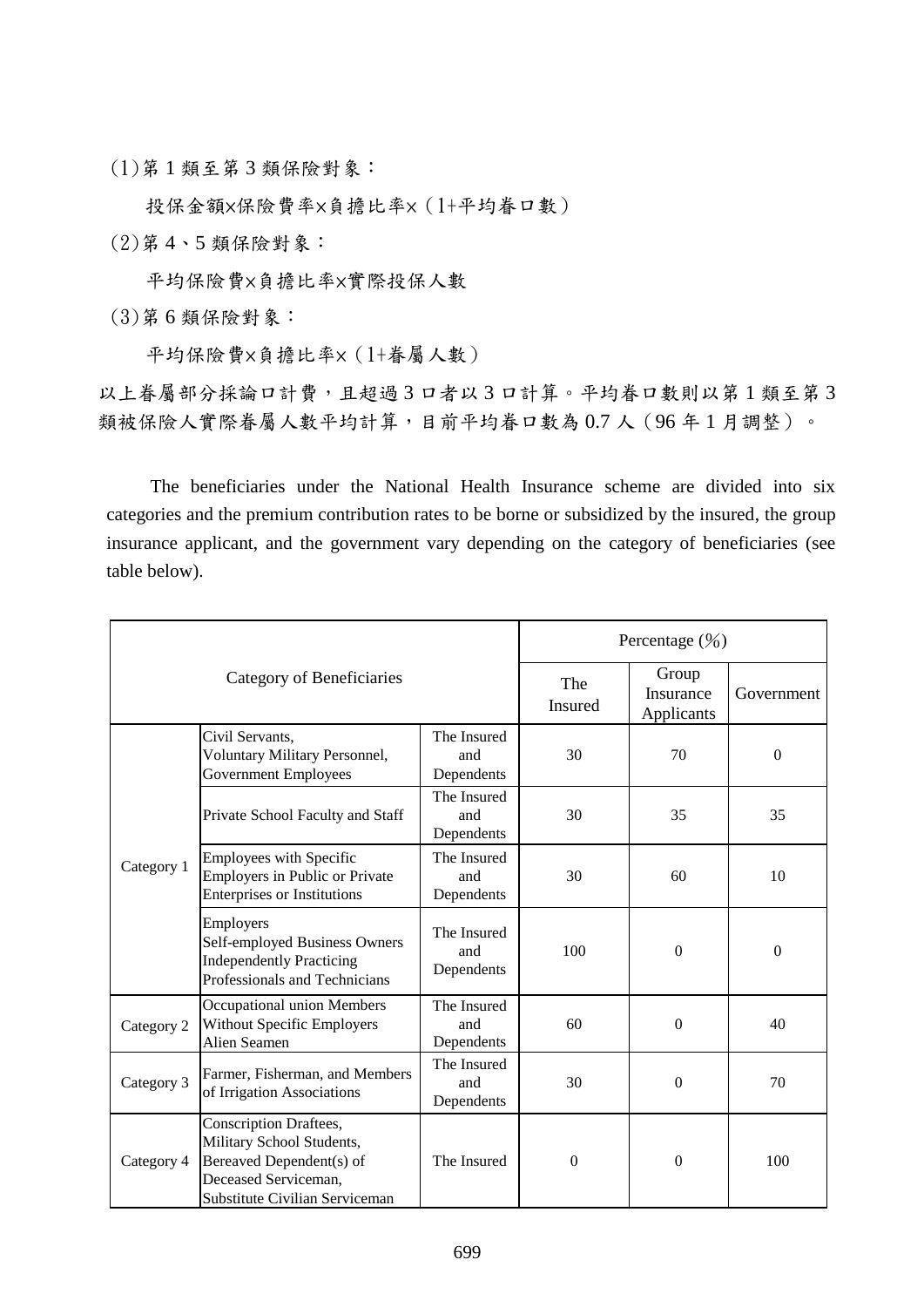| Category of Beneficiaries |                                                                           |                                  | Percentage $(\frac{9}{0})$ |                                  |            |  |
|---------------------------|---------------------------------------------------------------------------|----------------------------------|----------------------------|----------------------------------|------------|--|
|                           |                                                                           |                                  | The<br>Insured             | Group<br>Insurance<br>Applicants | Government |  |
| Category 5                | Low-income Household                                                      | The Insured                      | 0                          | $\theta$                         | 100        |  |
| Category 6                | Veterans,<br>Household Representatives of<br><b>Survivors of Veterans</b> | The Insured                      | $\overline{0}$             | $\theta$                         | 100        |  |
|                           |                                                                           | Dependents                       | 30                         | $\theta$                         | 70         |  |
|                           | <b>Other District-level Residents</b>                                     | The Insured<br>and<br>Dependents | 60                         | $\theta$                         | 40         |  |

National Health Insurance charges different levels of premium based on insured payroll-related amount, premium rate, and contribution or subsidy percentage. The formulae are shown below.

- 1. Contribution from the insured and dependents:
	- (1) The insured and dependents in Categories 1 to 3:

Insured payroll-related amount  $\times$  Premium rate  $\times$  Contribution rate  $\times$  (1 + Number of dependents)

(2) Veteran's surviving dependents in Item 1 of Category 6:

Average premium  $\times$  Contribution rate  $\times$  Number of dependents

(3) District-level residents in Item 2 of Category 6:

Average premium  $\times$  Contribution rate  $\times$  (1 + Number of dependents)

2. Contribution from group insurance applicants:

Insured payroll-related amount  $\times$  Premium rate  $\times$  Contribution rate  $\times$  (1 + Average number of dependents)

- 3. Contribution from government subsidies:
	- (1) The beneficiaries in Categories 1 to 3:

Insured payroll-related amount  $\times$  Premium rate  $\times$  Contribution rate  $\times$  (1 + Average number of dependents)

(2) The insured in Categories 4 and 5:

Average Premium  $\times$  Contribution rate  $\times$  Actual number of the insured

(3) The beneficiaries in Category 6:

Average Premium  $\times$  Contribution rate  $\times$  (1 + Number of dependents)

When the number of the dependents exceeds 3, the payment shall be calculated on the basis of only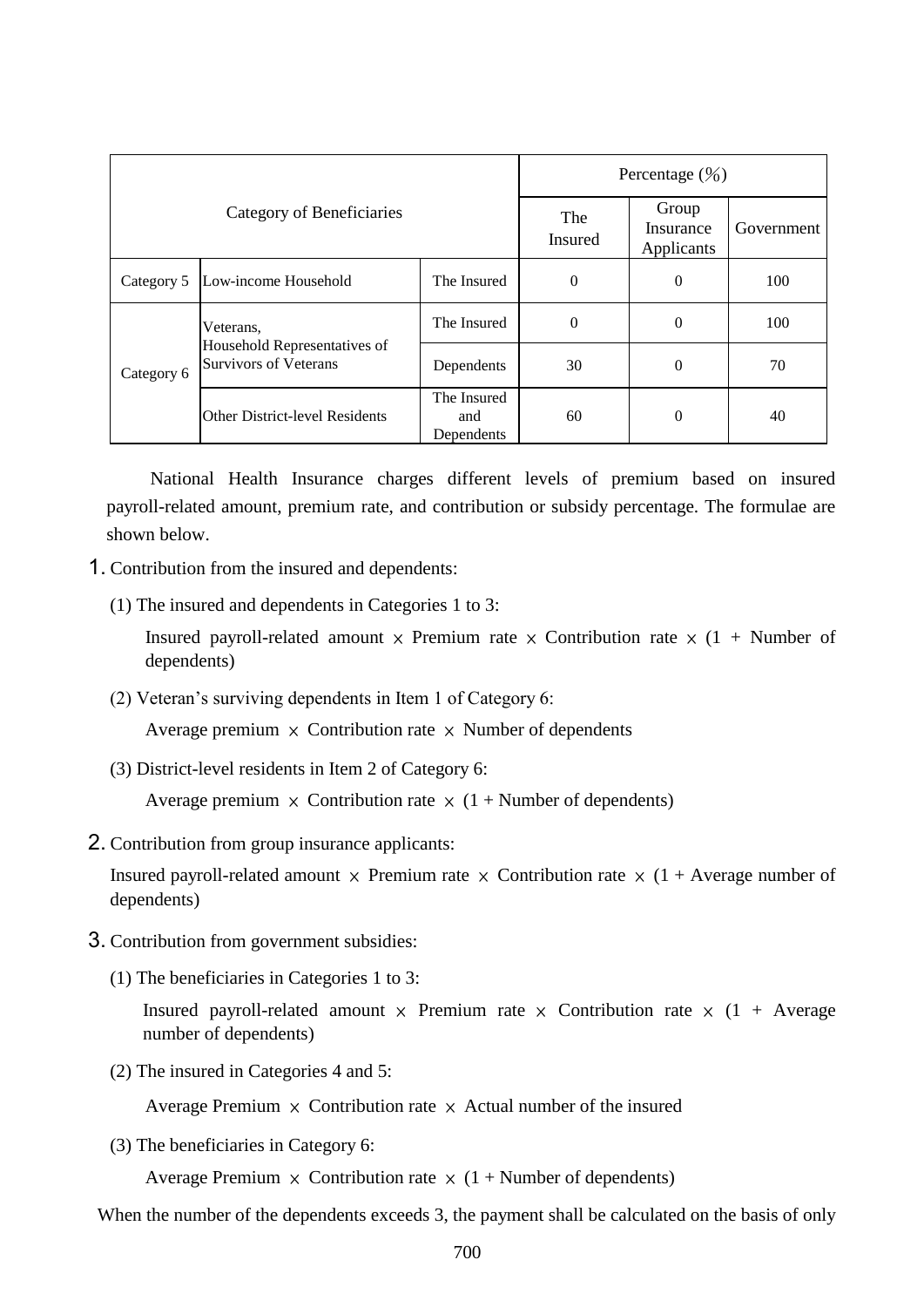three dependents. The number of dependents in Categories 1 to 3 shall be the average number of the dependents that the insured in Category 1 to 3 actually have. The current average number of dependents is 0.7 person (adjusted in January 2007).

二、財務狀況

● 應收保險費 Premium Receivable

為當月(年)計費產生之保險費金額。

This is the amount of premium that is receivable upon each month (year)

● 實收保險費 Premium Collected

為當月(年)實際收到開單之保險費。

This is the premium that is received with receipt upon each month (year).

● 收繳率 Collection Rate

實收保險費 ×100 % 應收保險費

Premium Collected Premium Receivable ×100 %

● 資本 Capital

由中央政府撥付中央健康保險局辦理全民健康保險所需之設備費用及週轉金。

This is the equipment fees and revolving funds needed for NHI received by the Bureau of National Health Insurance, Department of Health from the Central Government.

●代辦醫療費用收入 Income from Medical Service Provision

政府機關委託中央健康保險局代辦醫療給付之補助款。其代辦項目為榮民及榮民遺眷家 戶代表醫療費用之自行負擔、低收入戶醫療費用之自行負擔、結核病患者醫療費用之自 行負擔、慢性開放性結核病患住院醫療之病房費及診察費、山地鄉結核病患者住院醫療 之病房費及診察費、康復之家住宿費、低收入戶住院膳食費、法定傳染病之醫療費用、 職業傷病之醫療費用、職業傷病之住院膳食費、職業傷病之預防健檢等。

This is the subsidy given from government authority to the Bureau of National Health Insurance, Department of Health for providing medical service. The medical service provided by the Bureau of National Health Insurance are: self-paid medical expenses for veterans, household representatives of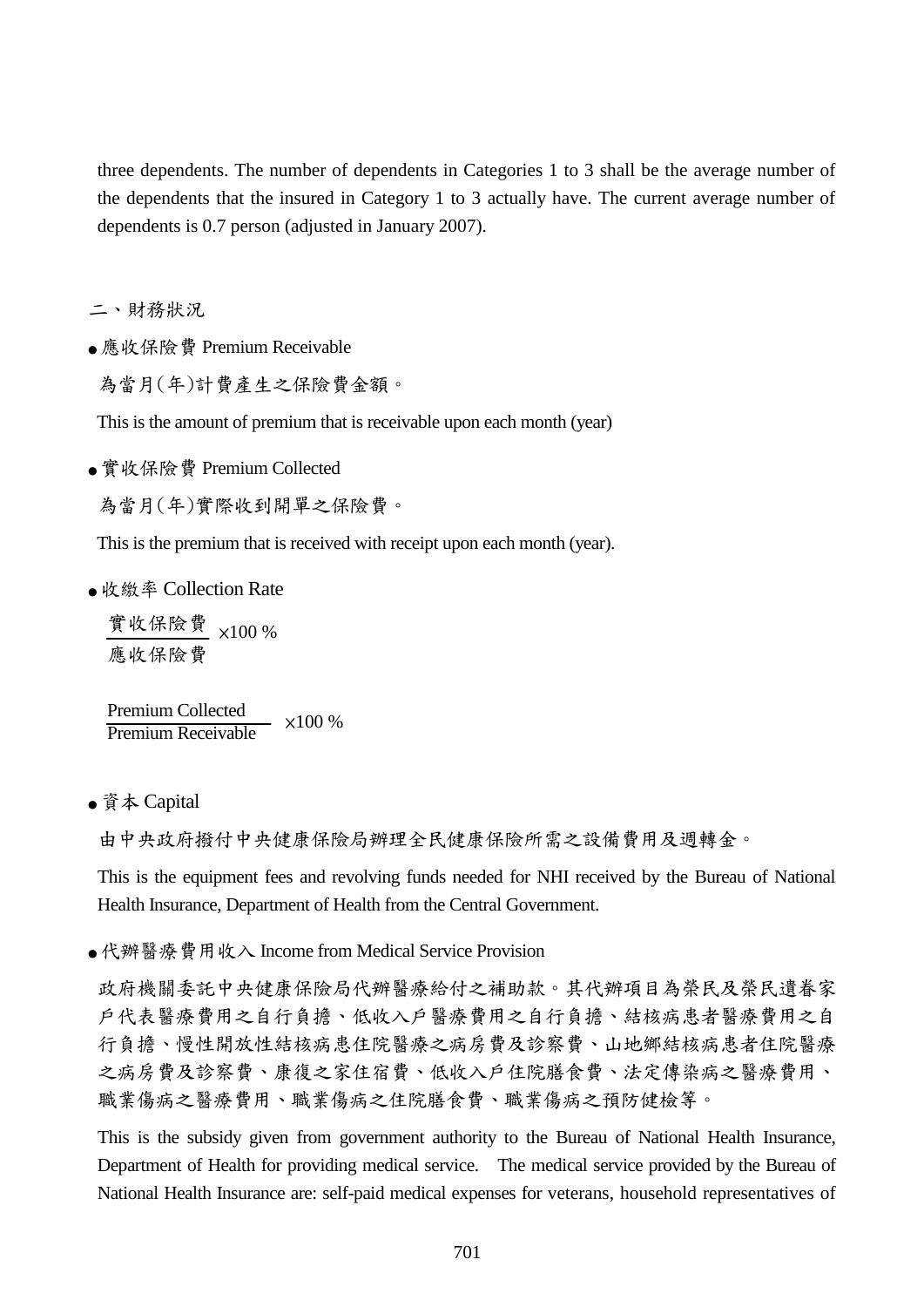survivors of veterans; self-paid medical expenses for low-income citizens, patients with tuberculosis; and self-paid medical expenses for treatments; the ward fees and diagnosis fees for patients with open tuberculosis and those patients who live in remote areas with open tuberculosis; the fees for staying in recovery home; the hospital fees for low-income patients; the treatment fees for notifiable infectious disease; treatment fees and hospital fees for occupational injury and disease; prevention and checkup of occupational injury and disease.

● 滯納金 Delinquency Charges

投保單位或被保險人逾期繳納保險費者,每逾一日,將另加徵其應納費額百分之零點一 滯納金,但加徵之滯納金額以至應納費額之百分之十五為限,但一定金額以下之小額滯 納金得予免徵,其數額由主管機關定之。

The delinquency charges shall be calculated as 0.1% of the amount that should be paid for every one day delayed for the insured unit and the insured. However, the maximum rate to be charged as delinquency charges is 15%, and small delinquency charges do not have to be paid under a certain amount, and must be determined by the authority.

● 滞納金收回筆數百分比 Percentage Collected by Number

收回筆數 滯納筆數 <sup>×</sup> <sup>100</sup> %

● 滯納金收回金額百分比 Percentage Collected

收回金額 滯納金額 × 100 %

● 安全準備 Reserve Fund

為平衡保險財務,應提列安全準備,其來源如下:

- 1.由每年度保險費收入總額百分之五範圍內提撥;其提撥率,由主管機關定之。
- 2.年度收支之結餘。
- 3.保險費滯納金。
- 4.安全準備所運用之收益。

年度收支發生短絀時,應由安全準備先行填補。

#### **Article 63**

In order to balance the insurance finances, this Insurance shall set aside a reserve fund from the following sources:

- 1. Proportion stipulated by the Competent Authority within 5 percent of the total premium revenues of each fiscal year;
- 2. Surplus from each fiscal year;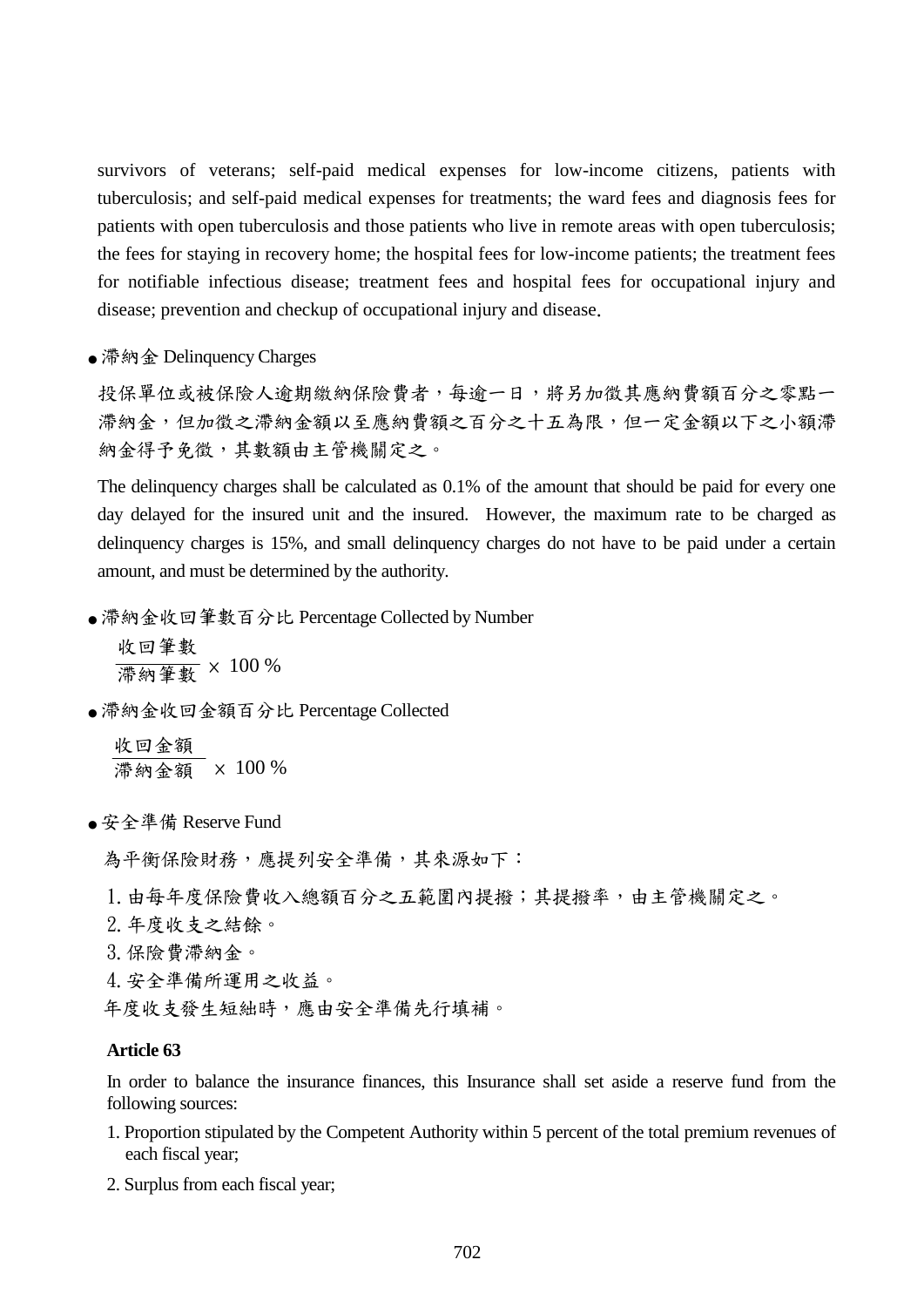- 3. Premium overdue charges;
- 4. Profits generated from the management of the reserve fund.

Deficiency in the balance of insurance revenue and expenditure of each fiscal year shall be recovered by the reserve fund first.

● 菸酒健康福利捐分配收入 Added Social Health Insurance Contributions for Alcohol and Tobacco

依全民健康保險法第六十四條規定,政府得開徵菸酒健康福利捐,將其收入之一定比例 提列為本保險安全準備。

## **Article 64**

The government may impose the social health and welfare surcharge on tobacco and alcoholic products and deposit a proportion of the surcharge collected therefrom in the reserve fund.

Notwithstanding the relevant provisions of the Act Governing the Allocation of Government Revenues and Expenditures, the implementation regulations for setting aside a proportion of the social health and welfare surcharge as the reserve fund shall be jointly promulgated by the Competent Authority and the central competent authority in charge of finance.

● 公益彩券分配收入 Social Welfare Lottery Income

依全民健康保險法第六十五條規定,政府應提撥社會福利彩券收益之一定比例,提列為 本保險安全準備。

## **Article 65**

The government shall set aside a certain proportion of returns from social welfare lottery as the reserve fund.

The implementation regulation for the preceding paragraph shall be jointly established by the Competent Authority and the central competent authority in charge of finance and shall not be subject to the limitations of the relevant provisions of the Government Fiscal Revenues and Expenditures Allocation Law.

● 醫療費用 Medical Expenditure

凡依全民健康保險法承保之各類保險所發生之保險醫療給付及成本屬之。

Medical benefit payments and costs incurred from types of insurance under the National Health Insurance Act.

● 保險成本 Insurance Cost

凡本局保險業務所發生之保險給付(醫療費用)、利息費用、各項提存(提存呆帳等)、買 賣票券損失、其他有關之各項費用等屬之。

Insurance payments (medical expenses), interest fees, all types of lodge payments (delinquent accounts, etc), the loss brought by the trading of bills incurred from the NHI's insurance administration.

● 支付醫療費用 Advances on Medical Expenses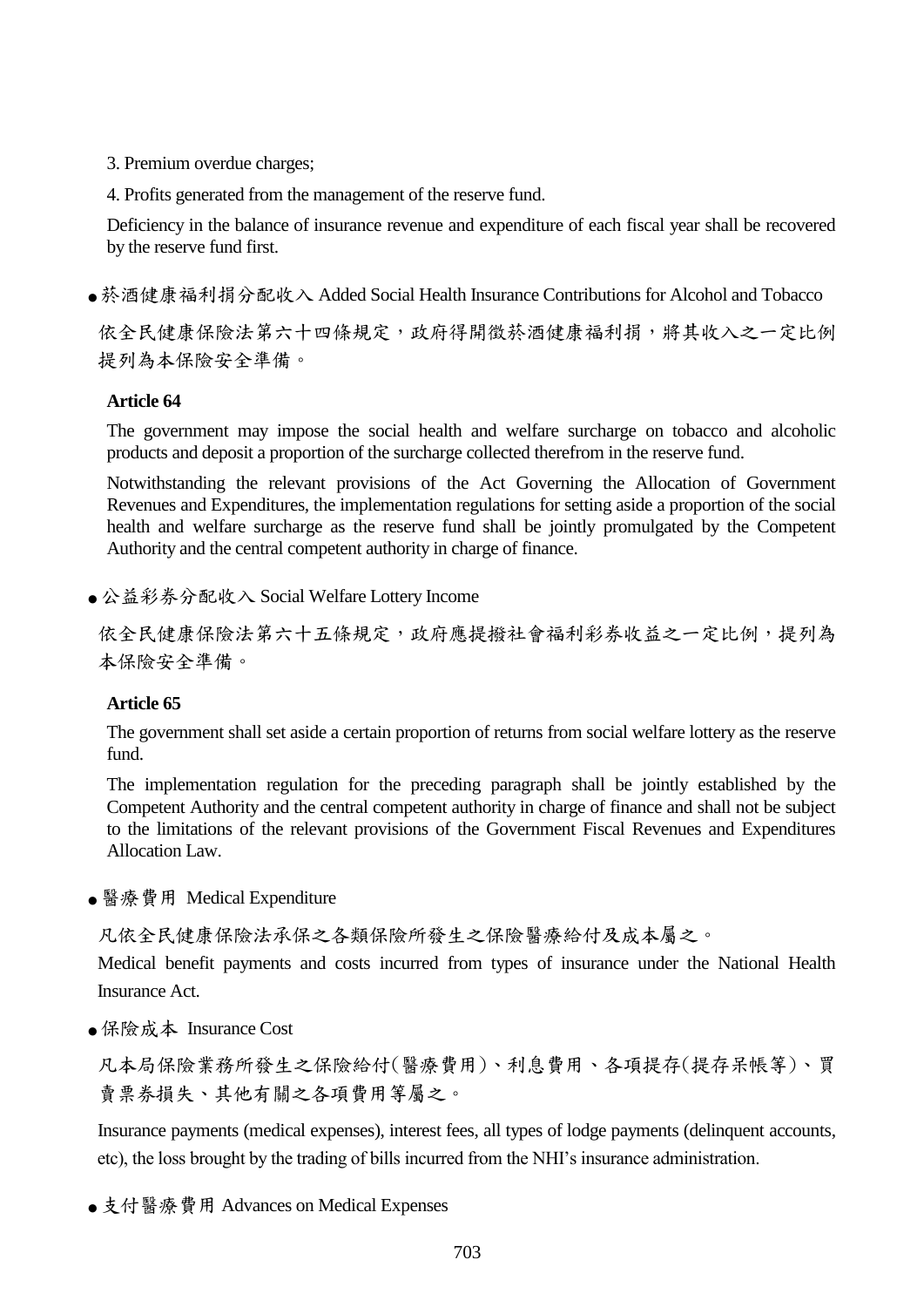指保險費收入不足支應醫療費用時,先行以安全準備墊付之款項。

This refers to the advances that are used to pay for medical expenses when the insurance income is not enough to pay for medical expenses.

● 彌補虧損 Coverage of Losses

指當年度收支發生短絀時,由安全準備先行填補之數。

This refers to the amount that is prepared in advance for coverage purposes in case of the shortage reflected in the annual statement.

● 特約醫院建物整修及擴建之貸款 Loans to Contracted Hospitals for Construction and Expansion 為全民健康保險資金運用方式之一。

This is one way of utilizing the capitals for NHI.

三、醫事服務機構特約及管理

● 醫療院所特約類別 Hospital by Contracted Category.

醫學中心 Academic Medical Centers

包含評鑑別中之醫學中心、準醫學中心、新制醫院評鑑特優且新制教學醫院評鑑優等(評 鑑年度申請「醫學中心給付」排序於給付家數上限以內之醫院)。

This includes the medical center, would-be medical centers under accreditation, those centers that are evaluated as outstanding in the "New System Hospital Accreditation Scheme", and as excellent in the "New Teaching Hospital Accreditation" (hospital that is within the maximum number of applicants when applying for the "payment for hospital centers" under annual accreditation scheme).

區域醫院 Metropolitan Hospitals

包含評鑑別中之區域醫院、準區域醫院、特殊功能教學醫院、精神專科教學醫院、新制 醫院評鑑特優或新制醫院評鑑優等或新制醫院評鑑合格(評鑑年度申請「區域醫院給付」 排序於給付家數上限以內之醫院)、新制精神科醫院評鑑優等且精神科教學醫院評鑑合 格、新制精神科醫院評鑑合格且精神科教學醫院評鑑合格。

These include the metropolitan hospitals, would-be metropolitan hospitals, Specific Function Teaching Hospitals, Mental Teaching Hospitals; and those hospitals that rate as outstanding, excellent, or qualified in the "New System Hospital Accreditation Scheme" (hospital that is within the maximum number of applicants when applying for the "payment for hospital centers" under annual accreditation scheme); those hospitals that are rated as excellent and qualified in the "New Psychiatric Hospital Accreditation", and as qualified in both "New Psychiatric Hospital Accreditation" and "New Hospital Accreditation of Psychiatry".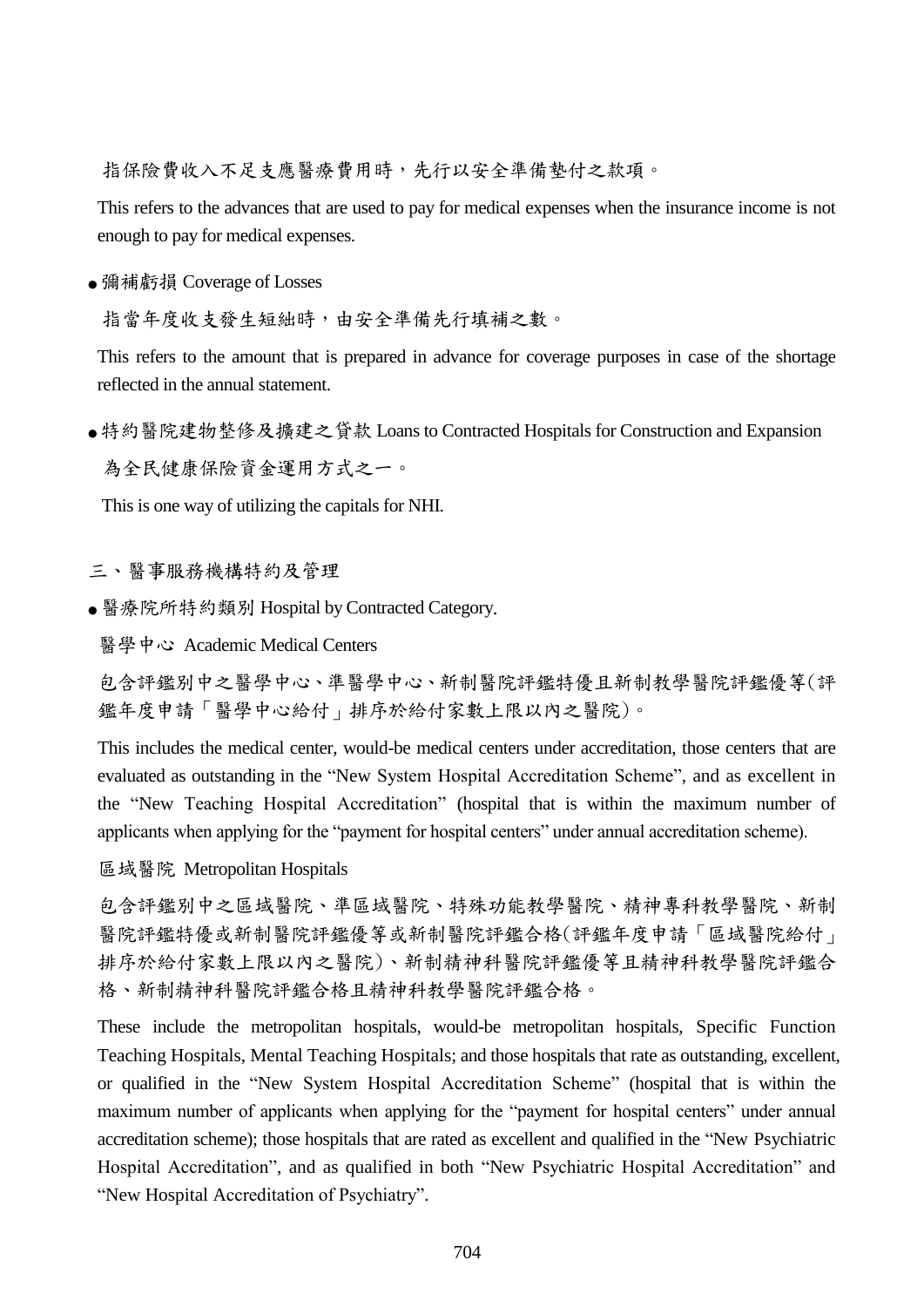地區醫院 Local Community Hospitals

包含評鑑別中之地區教學醫院、地區醫院、精神專科醫院、地區醫院(合格一年、暫准 合格)、精神專科醫院(合格一年、暫准合格)、部分非評鑑不合格西醫醫院專案認定 比照地區醫院、新制醫院評鑑特優或新制醫院評鑑優等或新制醫院評鑑合格(評鑑年度未 申請「醫學中心給付」或「區域醫院給付」之醫院)、新制精神科醫院評鑑優等、新制精 神科醫院評鑑合格。

These include the local teaching hospitals, local community hospitals, psychiatry hospital, local community hospital (qualified for one year or pending status in qualification), psychiatry hospital (qualified for one year or pending status in qualification) under the accreditation scheme; some of the western hospital projects that are not disqualified by the accreditation scheme, and shall be considered as qualified following the example of local community hospital, or hospitals that are considered as outstanding in the "New System Hospital Accreditation Scheme" or rated as qualified in the "New System Hospital Accreditation Scheme" (hospitals that did not apply for "medical center payment" or "local community hospital payment" in the accreditation scheme); and rated as outstanding and qualified in the "New Hospital Accreditation of Psychiatry."

基層院所 Physician Clinics and Dental Clinics

包含評鑑別中之西醫醫院(非評鑑、不合格)、中醫醫院(非評鑑、不合格)、基層診 所/其他。

These include the western hospitals (non-accreditation based, disqualified), Chinese hospitals (non-accreditation based, disqualified), office-based clinics/others.

藥局 Pharmacies

指合格藥師或藥劑生親自主持開設,依法執行藥品調劑、供應業務之處所。

The business operating unit that dispenses and provides medicine in accordance to laws and is the unit is operated by a qualified physician or a pharmacist.

● 保險病床 Insured Beds

指特約醫院提供保險對象住院診療未收取病床費差額之病床。

Beds that are provided by contracted hospitals to the insured without collecting the fees needed for the balance billing.

● 保險病床比率 The Proportion of Insured Beds

依全民健康保險醫事服務機構特約及管理辦法第三十七條之規定計算。

特約醫療院所保險總病床數

特約醫療院所總病床數 × 100 %

This is calculated in accordance to Article 37 of the Regulations of Administration on NHI contracting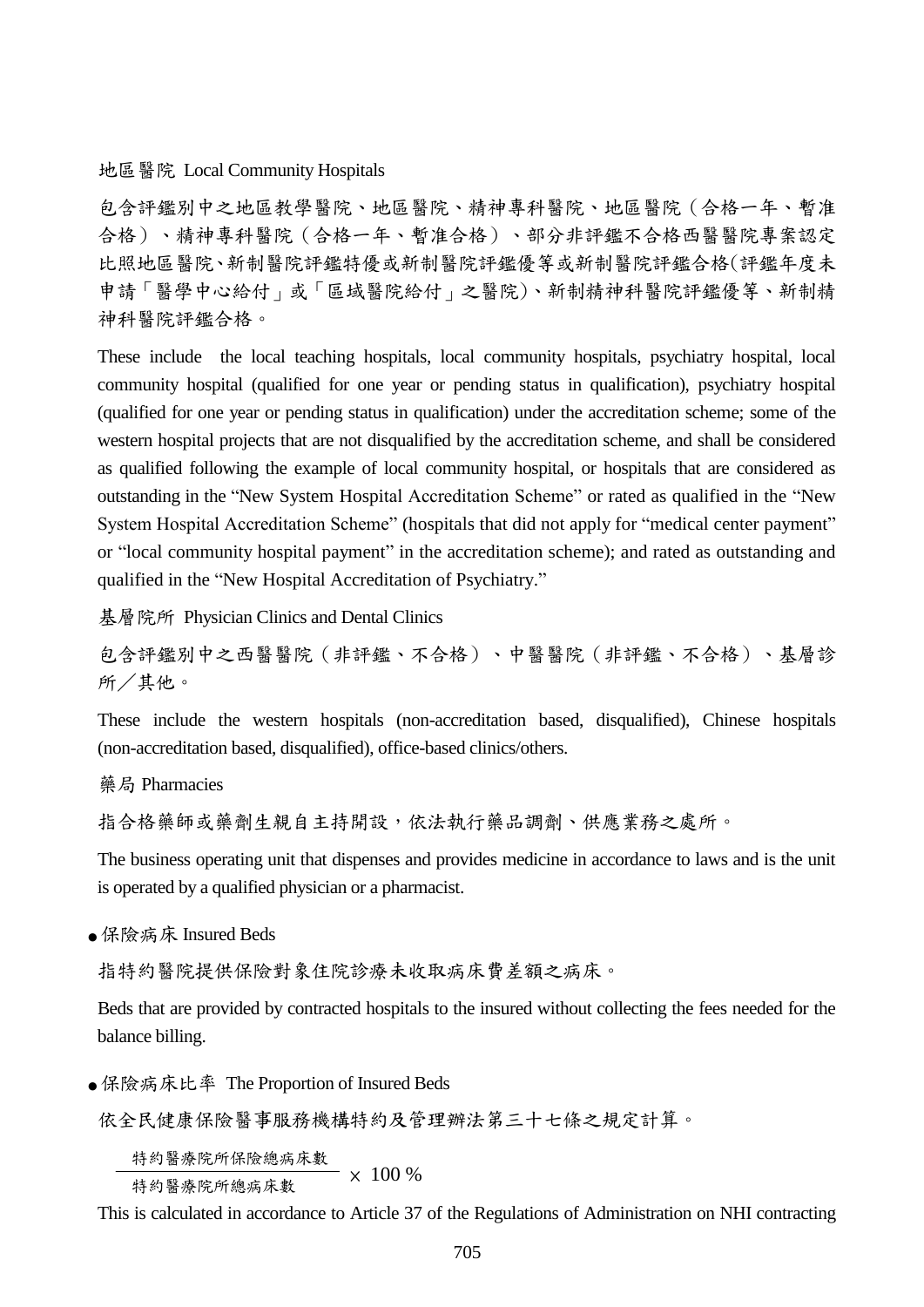Health Care Institutes.

total number of insured beds in the contracting hospital total number of beds in the contracting hospital  $\times$  100 %

● 急性保險病床比率 The Proportion of Insured Acute Beds

特約醫療院所急性保險病床數一急診處暫留床一洗腎治療床一嬰兒床 特約醫療院所急性總病床數-急診處暫留床-洗腎治療床-嬰兒床 × 100 %

● 慢性保險病床比率 The Proportion of Insured Chronic Beds

 特約醫療院所慢性保險病床數 **布勒醫療院所慢性總病床數 × 100 %** 

● 扣減費用 Penalities

依全民健康保險醫事服務機構特約及管理辦法第六十五條規定,保險醫事服務機構有下 列情事之一者,保險人應扣減其醫療費用之十倍金額:

- (1)未依處方箋或病歷記載提供醫療服務。
- (2)未經醫師診斷逕行提供醫療服務。
- (3)處方箋之處方或醫療費用申報內容與病歷記載不符。
- (4)未記載病歷,申報醫療費用。
- (5)除第六十七條第一項第四款至第十一款所定情事外,有容留人員違反醫事人員法令, 擅自執行應由特定醫事人員執行之醫療業務,且該人員經衛生主管機關處分或經判刑 確定。

前項應扣減之之醫療費用,保險人得於保險醫事服務機構應領之醫療費用中逕行抵扣。 In accordance to Article 65 of Regulations of Administration on NHI contracting Health Care Institutes, if any of the following occurs within the health care institute that provides medical insurance, 10 times of the amount of the medical expenses of the insured shall be deducted as penalty:

(1) The medical services were not provided according to prescriptions or medical records.

- (2) The medical services were not provided according to the doctor's diagnosis.
- (3) The content of the prescription or the medical expenses do not correspond to those on the medical records.
- (4) The application for the reimbursement of medical expenses without medical records.
- (5) Except for circumstances described in Article 67.1.4 to Article 67.1.11, the institution still keeps the medical staff who has violated acts regulating the medical professionals, or provided medical services that can only be provided by specific medical professionals, and such medical staff has also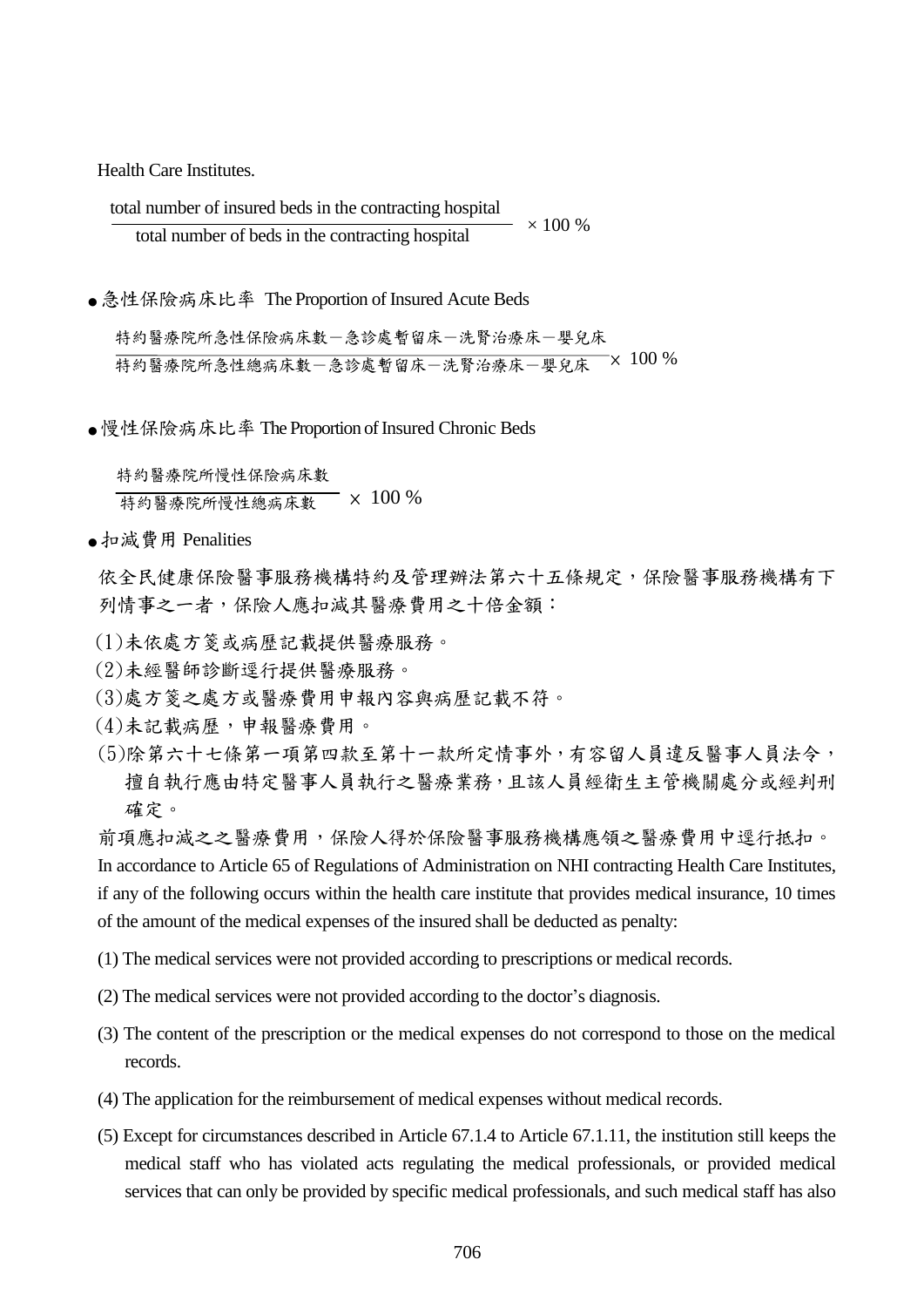been subject to penalty or a sentence by a health authority as their employee.

 The insured shall claim the amount of medical expenses that should be deducted mentioned in the previous paragraph from the reimbursement provided by the medical institution with health insurance.

● 違約記點 Corrections

依全民健康保險醫事服務機構特約及管理辦法第六十四條規定,保險醫事服務機構,有 下列情事之一者,保險人應予違約記點:

- (1)未依醫療法或本保險相關法規辦理轉診業務。
- (2)違反第十條至第十四條、第二十九條、第三十一條、第三十六條第二項、第三十七條 或第三十九條規定。
- (3)未依本保險醫療辦法規定,核對保險對象就醫文件。
- (4)保險對象因分娩、緊急傷病就醫未及攜帶保險憑證,經自費就醫後,於七日內補送保 險憑證時,未依本保險醫療辦法規定,將所收之保險醫療費用退還,且於保險憑證上 補行登錄。
- (5)未依本保險醫療辦法規定,辦理保險對象之住院及住院期間之請假、離院。
- (6)未依本法之規定向保險對象收取其應自行負擔之費用。
- (7)其他經保險人通知應限期改善而未改善者。

In accordance to Article 64 of Regulations of Administration on NHI contracting Health Care Institutes, if any of the following occurs within the health care institute that provides medical insurance, the insured shall apply for corrections:

- (1) The transfer of medical service provision to another without complying with relevant medical regulations and this Act.
- (2) The act of violation to Articles 10 to 14, Article 29, Article 31, Article 36.2, Article 37 or Article 39.
- (3) The examination to check the medical documents of the insured that did not comply with the regulations under this Act.
- (4) Those insured who did not carry the IC card due to childbirth and emergency and received medical treatment by self-payment, and have submitted the IC card within 7 days without complying with the regulations under this Act and received the reimbursement while making registration record afterwards on the IC card.
- (5) The administration of the procedure concerning the insured's application for leave, leaving the hospital while staying in the hospital that did not comply with this Act.
- (6) The collection of fees that shall be paid by the insured without complying with this Act.
- (7) Any corrections that shall be made upon informed by the insured that did not occur within a time limit.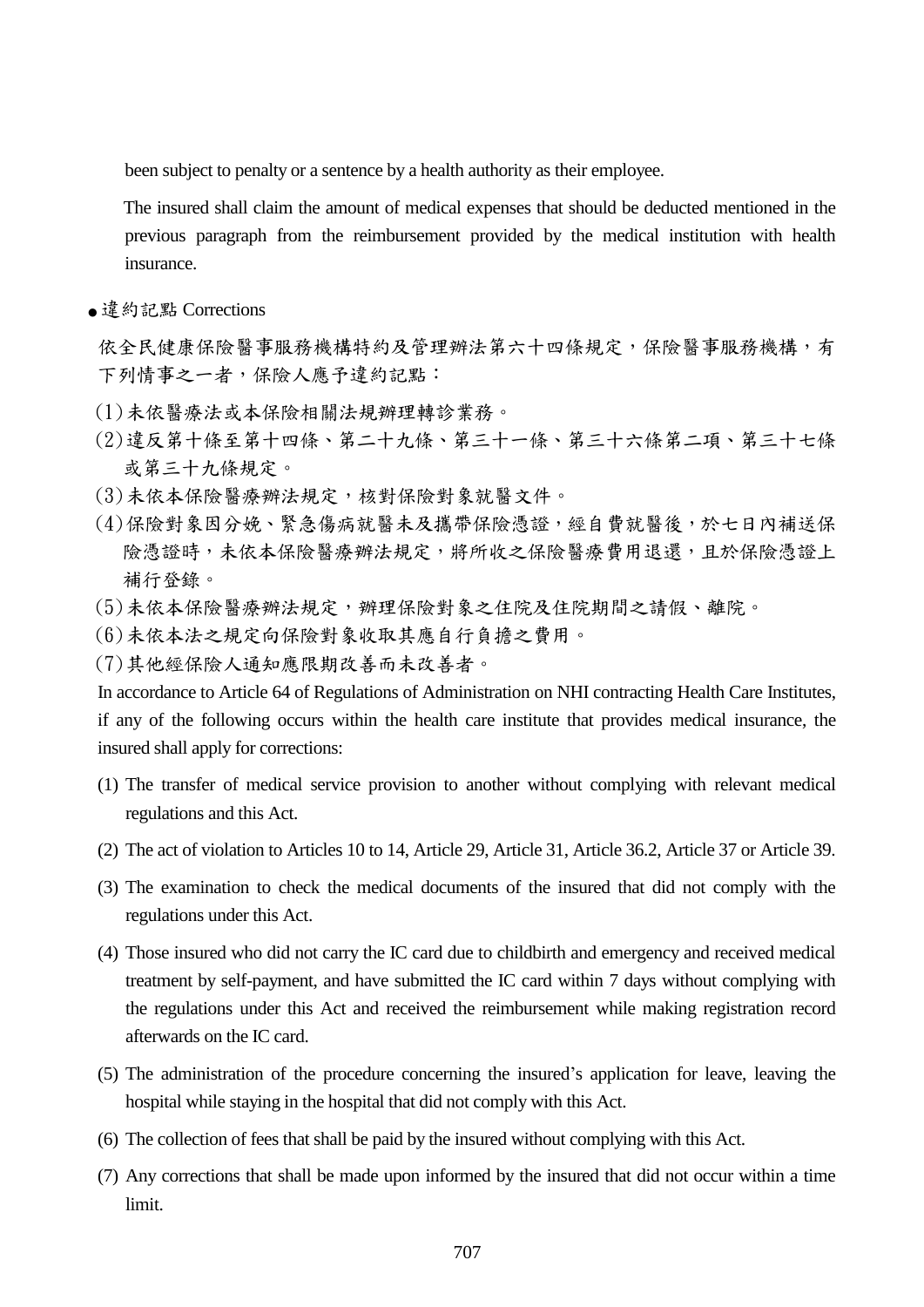● 停止特約 Suspension of Contract

依全民健康保險醫事服務機構特約及管理辦法第六十六條規定,保險醫事服務機構於特 約期間有下列情事之一者,保險人應予停止特約一至三個月,或就其違反規定部分之診 療科別或服務項目停止特約一至三個月:

- (1) 違反本法第五十八條、第六十二條規定,經保險人分別處罰三次後再有違反。
- (2) 依第六十四條規定受違約記點三次後,再有同條規定情事之一。
- (3) 經扣減醫療費用三次後,再有前條規定情事之一。
- (4) 不當招攬病人,經衛生主管機關處分。
- (5) 收治非保險對象,而以保險對象之名義,申報醫療費用。
- (6) 登錄保險對象保險憑證,換給非對症之藥品、營養品或其他物品。
- (7) 拒絕對保險象提供適當醫療服務,且情節重大。
- (8) 未診治保險對象,卻自創就醫紀錄,虛報醫療費用。
- (9) 其他以不正當行為或以虛偽之証明、報告或陳述,申報醫療費用。

In accordance to Article 66 of Regulations of Administration on NHI contracting Health Care Institutes, if one of the following occurs during the contracting period within the health care institute that provides medical insurance, the medical service under contract, or the type of treatment or service that is in violation to the Act provided to the insured shall be suspended from 1 to 3 months:

- (1) A second violation to Article 58 and 62 after being penalized by the insured on three separate accounts to each of the Article.
- (2) A second occurrence of the circumstances described under Article 64 after being recorded three demerits for violation of the Article.
- (3) A second occurrence of the circumstances described in (2) of this paragraph after a third deduction of medical expenses.
- (4) Subject to the penalty by health authority for inappropriate solicitation of patients.
- (5) The acceptance and treatment of uninsured in the name of the insured to claim for medical reimbursement.
- (6) Register in the medical record database with the insured's IC card for providing medications, health products and other articles that do not correspond to the symptoms of the patients.
- (7) The refusal to provide adequate medical services to the insured and causing a serious and adverse effect with such action.
- (8) The making of false medical record when there has not been such treatment of an insured to claim medical expenses.
- (9) Using inappropriate ways or false evidence, report, or account to claim for medical expenses.
- 終止特約 Termination of Contract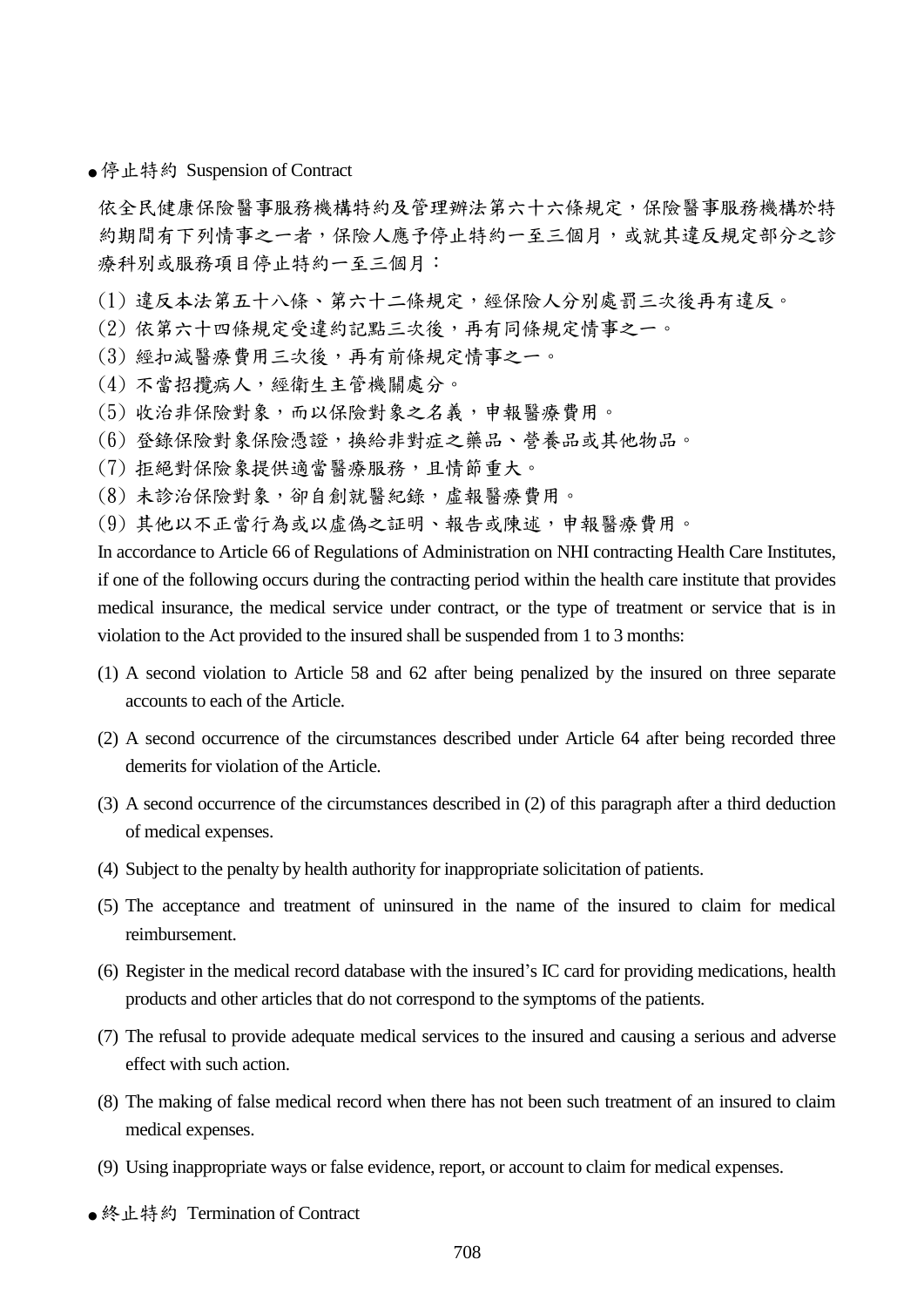依全民健康保險醫事服務機構特約及管理辦法第六十七條規定,保險醫事服務機構有下 列情事之一者,應予終止特約,或就特約醫院違反規定部分之診療科別或服務項目停止 特約一年:

- (1) 保險醫事服務機構或其負責醫事人員依前條規定受停止特約,經執行完畢後二年內 再有前條規定情事之一。
- (2) 以不正當行為或以虛偽之證明、報告或陳述,申報醫療費用,其情節重大。
- (3) 因違反醫療管理相關法規,經衛生主管機關廢止開業執照處分。
- (4) 特約醫院及診所容留未具醫師資格之人員為保險對象診療或處方。
- (5) 特約藥局容留未具藥事人員資格之人員為保險對象調劑。
- (6) 特約醫事檢驗所容留未具醫事檢驗人員資格之人員為保險對象檢驗。
- (7) 特約醫事放射所容留未具醫事放射人員資格之人員為保險對象施行放射業務。
- (8) 特約居家護理機構容留未具護理人員資格之人員擅自執行護理業務。
- (9) 特約助產機構容留未具助產人員資格之人員為保險對象提供助產服務。
- (10) 特約物理治療所容留未具物理治療人員資格之人員為保險對象提供物理治療服務。
- (11) 特約職能治療所容留未具職能治療人員資格之人員為保險對象提供職能治療服務。
- (12) 依前條規定受停止特約期間,仍繼續於保險對象保險憑證上登錄,並以不實之就診 日期申報醫療費用,或交由其他保險醫事服務機構申報。
- (13) 依第一款至第十二款規定,受終止特約或停止特約一年,期滿再申請特約後,經查 於終止特約或停止特約一年期間,仍繼續於保險對象保險憑證上登錄,並以不實之 就診日期申報醫療費用,或交由其他保險醫事服務機構申報。
- 保險醫事服務機構因歇業註銷其開業執照者,應予終止特約。

依第一項規定受終止特約者,自終止之日起一年內,不得申請特約。

In accordance to Article 67 of Regulations of Administration on NHI contracting Health Care Institutes, if one of the following occurs within the health care institute that provides medical insurance, the medical service under contract, or the type of treatment or service that is in violation to the Act provided to the insured shall be suspended for 1 year:

- (1) There has been a second occurrence of the circumstances described in the previous paragraph within two years after the termination of contract of any health care institute that provides medical insurance, or those medical staffs who are responsible for administration.
- (2) Using inappropriate ways or false evidence, report, or account to claim for medical expenses.
- (3) Subject to the abolishment of license to practice by health authority as penalty resulting from violation of regulations on medical care.
- (4) Contracting hospitals and clinics that keep those without doctor's qualification to provide treatment or prescriptions to the insured.
- (5) Contracting pharmacies that keep those without pharmacist's qualification to dispense of medicines.
- (6) Contracting medical laboratory institutions that keep those without medical examination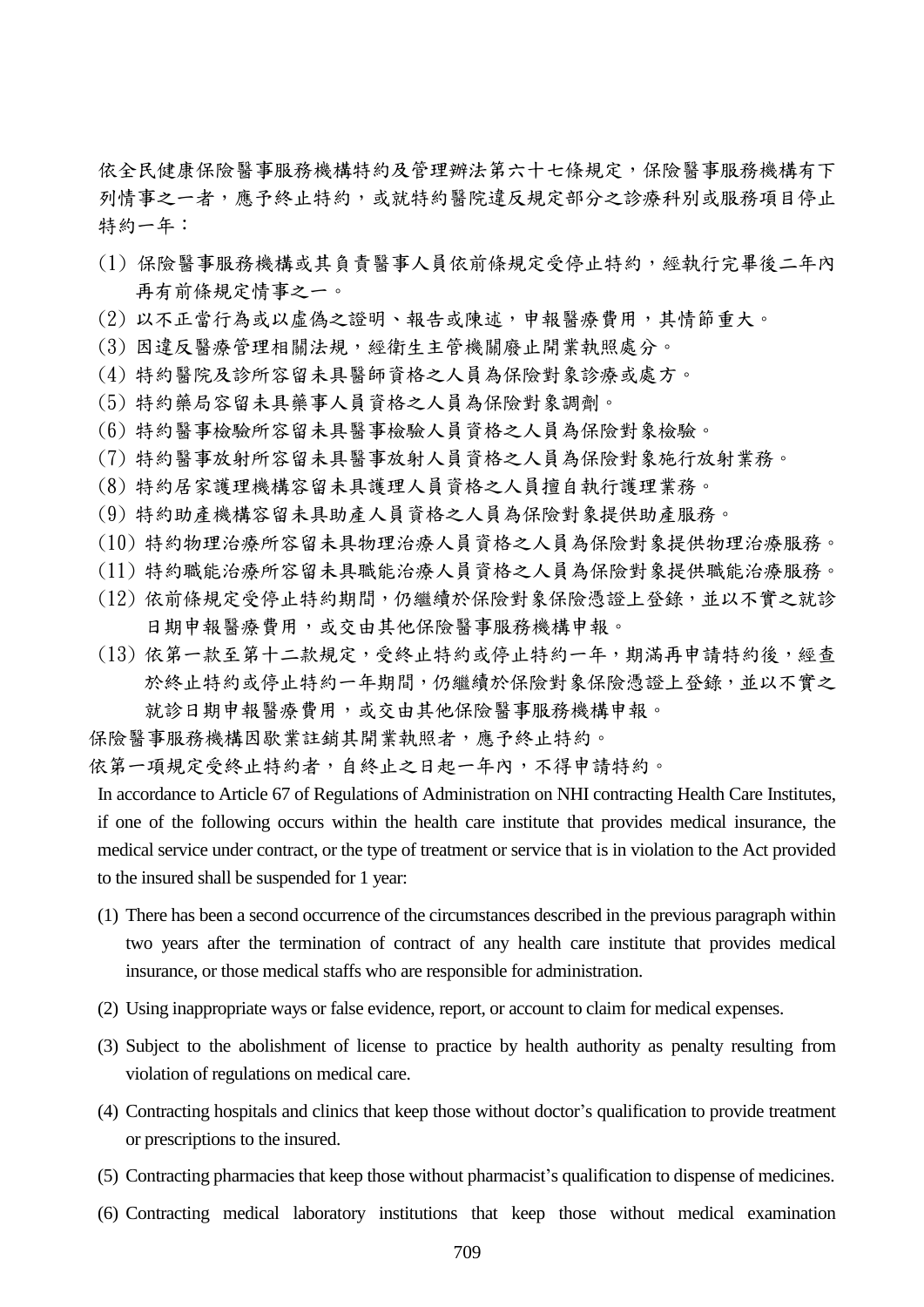qualifications to perform medical examinations for the insured.

- (7) Contracting medical radiology centers that keep those without radiologist qualifications to perform operations related to radiology.
- (8) Contracting home nursing cares that keep those without home care qualifications to perform operations related to home care.
- (9) Contracting midwifery clinics that keep those without postpartum nursing care qualifications to perform operations related to postpartum nursing care.
- (10) Contracting physical therapy clinics that keep those without physical therapy qualifications to perform operations related to physical therapy.
- (11) Contracting occupational therapy clinics that keep those without occupational therapy qualifications to perform operations related to occupational therapy.
- (12) Using the IC card of those insured to register medical records and report a false diagnosis to claim medical expenses, or allowing other medical institutions that provide insurance to claim medical expenses during the period of termination of contract as a result of the circumstances described in the previous paragraphs.
- (13) Upon examination, there has been an account of using the IC card of those insured during the time that contract was terminated or the one year that the contract was terminated after re-application for such contract according to regulations from Article 1 to Article 12, and claim for medical expenses using false report of treatment date, or allowing other medical institutions that provide insurance to claim medical expenses.

Contracts shall be terminated for those medical institutions that provide insurance and have been subject to the nullification of license due to suspension of services.

Those whose contracts are terminated pursuant to (1) of this paragraph shall not apply for contract again within one year after the termination.

● 重大傷病 Major Illness/Injury

指行政院衛生署公告之「全民健康保險重大傷病範圍」所列各項傷病。

This refers to the types of injury and disease listed under the "Scope of Major Illness under National Health Insurance" announced by the Department of Health, Executive Yuan.

四、醫療給付

● 門診件數 Outpatient Cases

全年內前往特約醫事機構經掛號後,實際赴門診就醫之件數,並含急診件數。 The number of outpatient cases after registration in contracted medical institutions, including the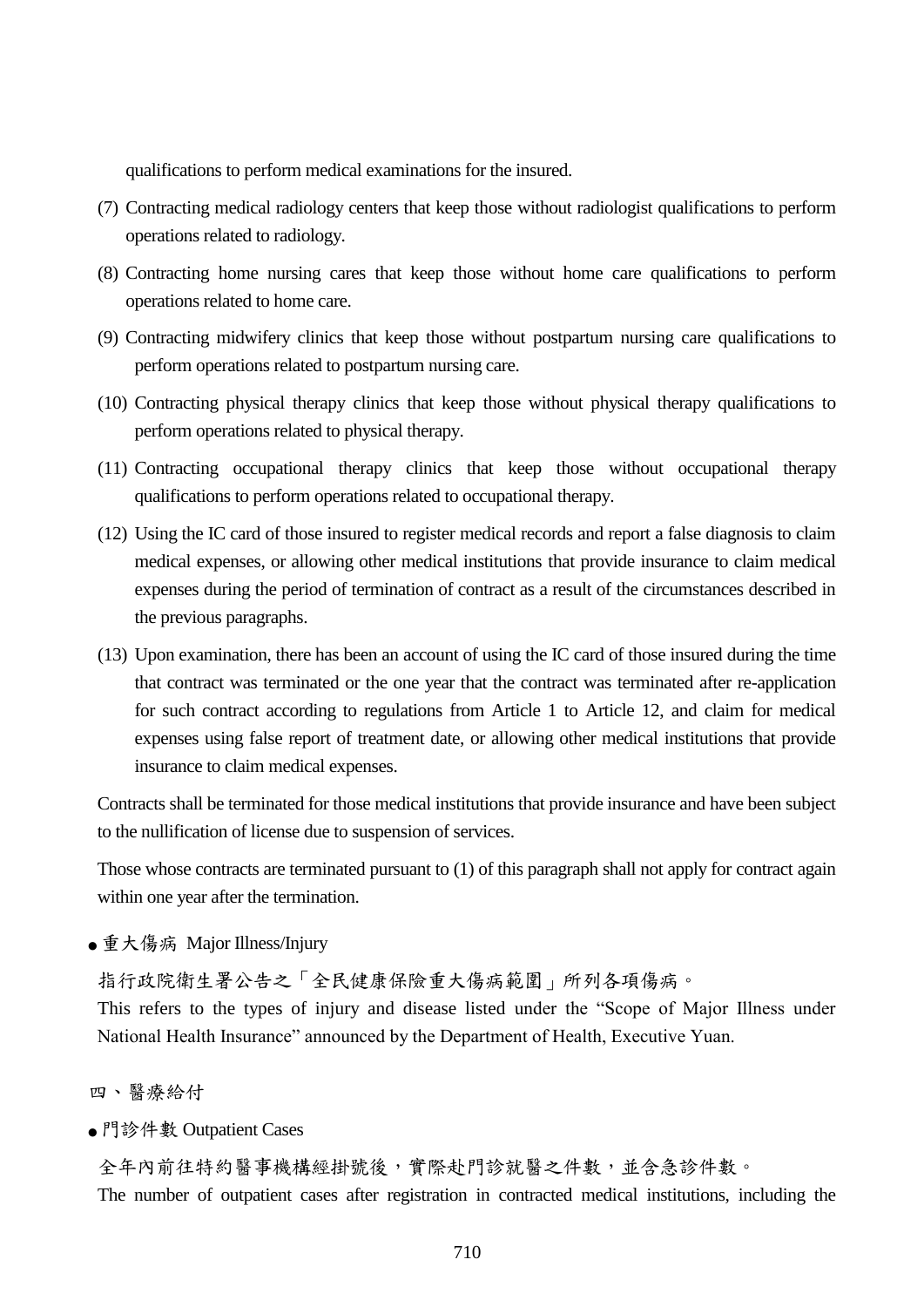emergency cases.

● 住院件數 Inpatient Cases

全年住院費用之件數,住院期間醫療院所分數次申報費用,每一次算一件。

The number of impatient cases, in which the fees will be declared on separate accounts, and one declaration shall be counted as one application.

● 申報點數 Claims

費用發生年月之申報點數。

The medical benefit claims for RVU that is being claimed on such year or month.

● 核付金額(點數) Approved Benefit Payments

費用發生年月之核付金額(點數)。

The payment (RVU) that is granted in accordance to the fee incurred on such year or month after the initial verification.

● 自行負擔金額 Copayment

全年內保險對象至特約醫事機構就診自行負擔之醫療費用。

The annual medical expenses born by the insured when visiting contracted medical institution for treatment.

● 住院日數 Inpatient Days

依申報規定以保險對象入院之日起計,包括佔急性病床日數和慢性病床日數,出院當日 不計。

This refers to the days starting from the day that the insured is checked into the hospital, including the days occupying the emergency beds and chronic until the day that is checked out of the hospital (but this day is not counted).

● 帄均每件點數 Average RVU Per Case.

(申報、核付)費用點數/(申報、核付)件數。

The points for the application of NHI/ number of cases.

● 帄均每日點數 Average RVU Per Day

住院(申報、核付)費用點數/總住院(申報、核付)日數。

The point for the application of staying in the hospital/total days in the hospital.

● 帄均每件住院日數 Average Length of Stay.

總住院(申報、核付)日數/住院(申報、核付)件數。

Total days in the hospital/the number of applications for staying in the hospital.

● 自墊醫療費用 Cash Reimbursement of Medical Expense for Out-of-Plan Services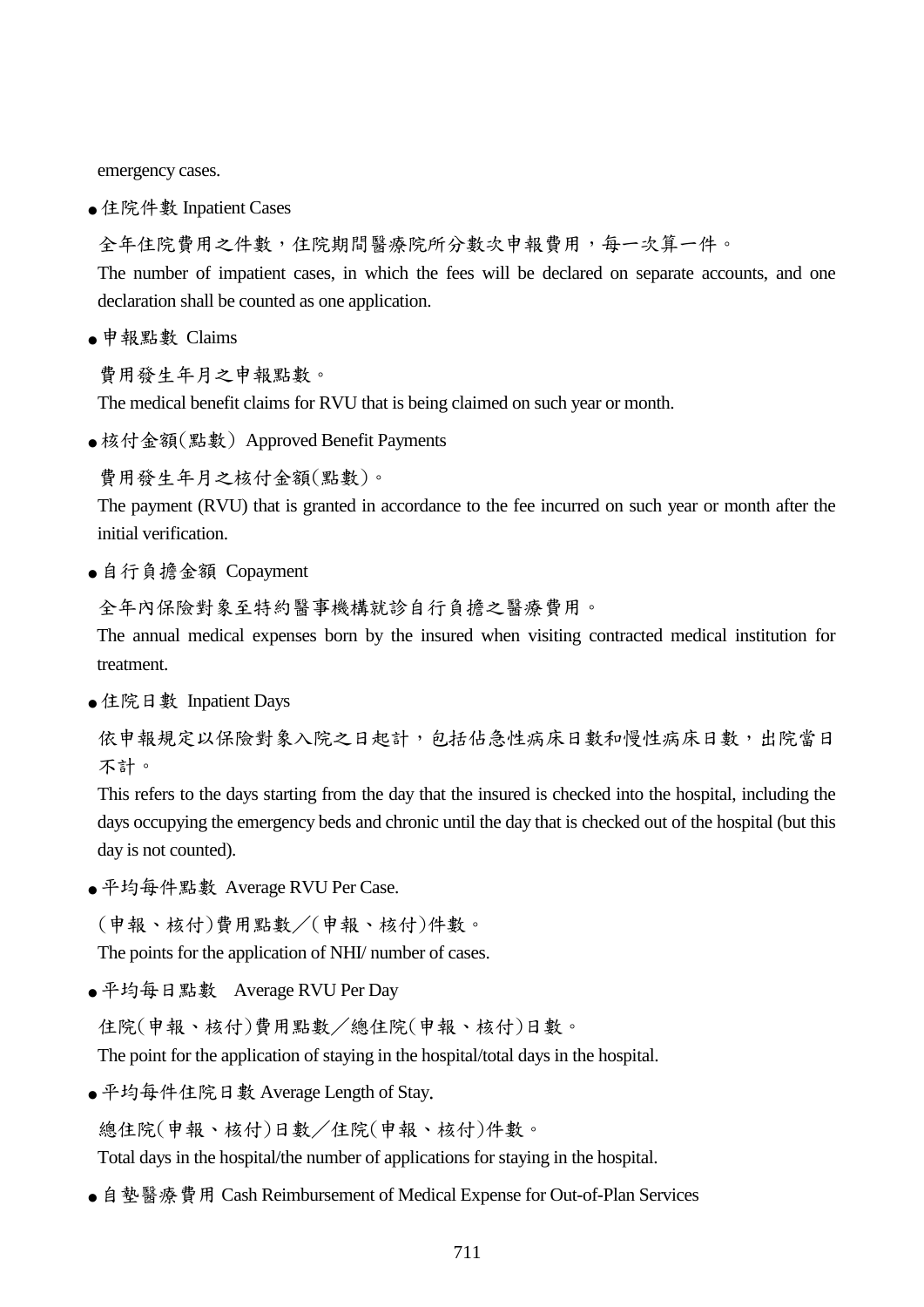### 緊急傷病

保險對象有下列情形之一者,得申請核退醫療費用:

- 1. 全民健康保險施行區域內,因緊急傷病不克前往本保險醫事服務機構就醫,必須於 附近非保險醫事服務機構急救者。
- 2.全民健康保險施行區域內,因情況緊急不克前往本保險醫事服務機構分娩,必須於 非保險醫事服務機構分娩,或延請合格醫師或助產士接生者。
- 3.全民健康保險施行區域外(包括國外及大陸地區)發生不可預期之傷病或緊急分娩, 必須於當地醫療機構就醫或分娩者。

Emergency

If one of the following occurs, the insured can apply for the reimbursement of medical expenses:

- 1. Those who cannot reach the medical institution that provides NHI within the region that accepts NHI during emergency, and have to go to the medical institution that does not accept NHI.
- 2. Those who cannot reach the medical institution that provides NHI within the region that accepts NHI during emergency, and have to go to the medical institution that does not accept NHI for childbirth, or had to have a qualified doctor or midwife.
- 3. Those who have been exposed to unexpected harm or emergency childbirth in regions that are outside the areas that accept NHI (including foreign countries and China) and had to seek treatment or give birth in local medical institutions.

特殊情況

保險對象因特殊情況符合下列情形之一,於保險醫事服務機構自墊醫療費用就醫者,得 申請核退醫療費用:

- 1.未依全民健康保險法(以下簡稱本法)規定投保,而依本法第六十九條之一規定處以 罰鍰及暫不予保險給付,於暫不予保險給付期間,在保險醫事服務機構自墊醫療費 用就醫,並已繳清罰鍰及保險費者。
- 2.依本法第三十條第三項規定,經暫行拒絕保險給付,於暫行拒絕保險給付期間,在 保險醫事服務機構自墊醫療費用就醫,並已繳清保險費及滯納金者。
- 3.未依本法第三十三條及第三十五條規定繳納應自行負擔之費用,經暫行拒絕保險給 付,於暫行拒絕保險給付期間,在保險醫事服務機構自墊醫療費用就醫,並已繳清 其應自行負擔之費用者。
- 4. 符合全民健康保險醫療辦法第六條規定,未及於就醫日起七日內向保險醫事服務構 補送保險憑證者。
- 5.依本法第三十五條第二項及其施行細則第六十四條第三項規定,每年應自行負擔之 住院費用,超過最近一年每人平均國民所得之百分之十者。
- 6. 符合本法第三十六條重大傷病者,於住院期間死亡或因不可歸責因素,未及於住院 期間提出申請,並已付該次住院部分負擔費用者。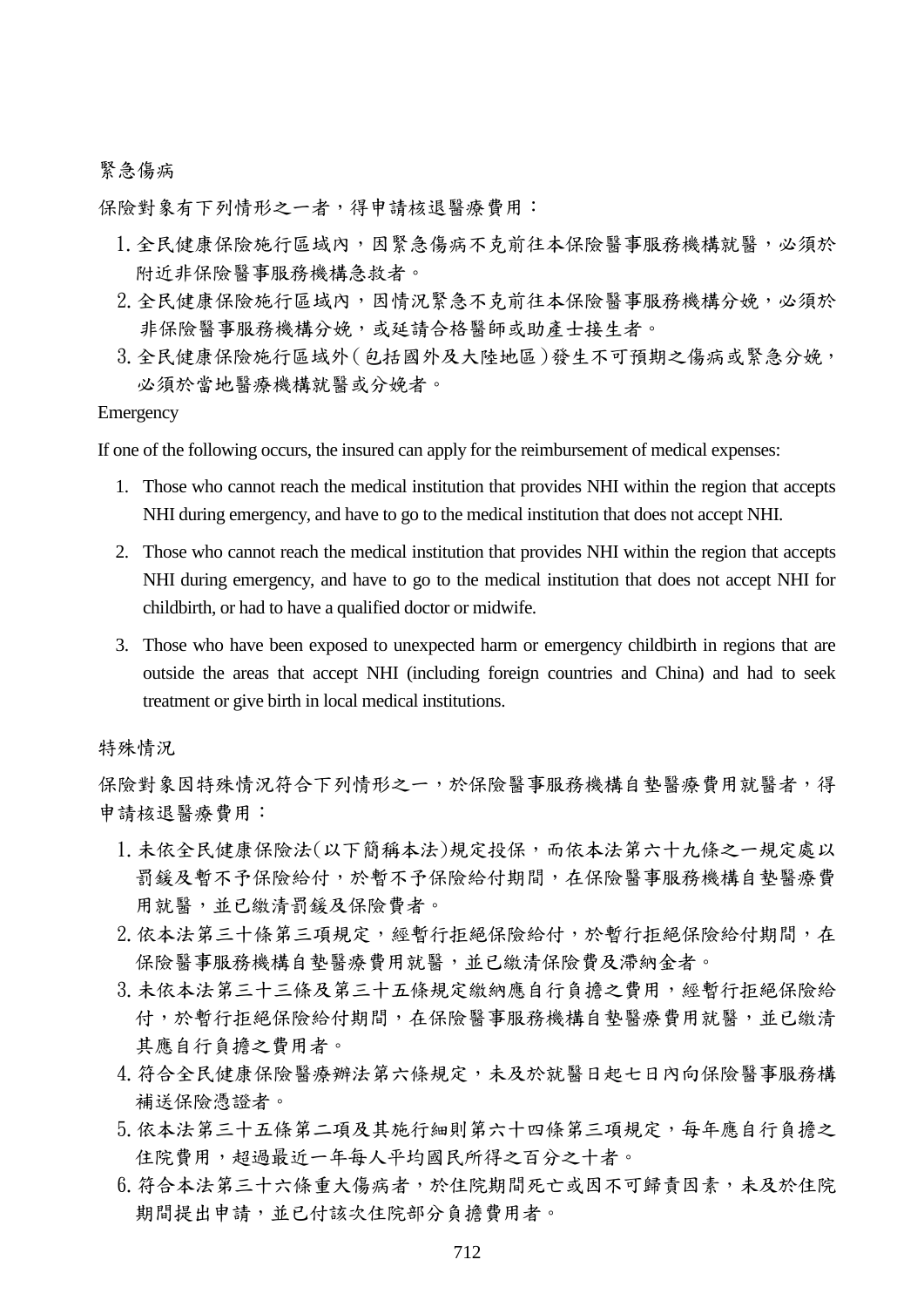#### Special circumstances

Those insured with one of the following circumstances who had to pay for medical expenses in medical institutions that provide insurance can apply for reimbursement:

- 1. Those who did not enroll in the NHI which is required under the National Health Insurance Act (hereinafter referred as the Act), and being subject to penalty and suspension of insurance coverage under Article 69.1 of this Act, have sought treatment in medical institutions that provide insurance with self-payment and cleared the penalty and insurance premium during such period.
- 2. According to Article 30.3 of this Act, those who are subject to suspension of insurance coverage, and have sought treatment in medical institutions that provide insurance with self-payment and cleared the insurance premium and delinquency during such period.
- 3. According to Article 33 and Article 35 of this Act, those who did not pay for the medical expenses under self-payment and are subject to suspension of insurance coverage, and have sought treatment in medical institutions that provide insurance and cleared self-payment during such period.
- 4. Those insured who did not present their NHI card when seeking treatment in medical institutions that provide insurance and re-submitted their NHI card within seven days pursuant to Article 6 of National Health Insurance Act.
- 5. The amount of the medical expenses that those insured have to pay on their own according to Article 35.2 of this Act and Article 64.3 of the Enforcement Guidelines of this Act annually exceed 10% of the national income in the most recent year.
- 6. Those insured who died or have not made the application on time due to reasons beyond control during the stay in hospital and have cleared part of the medical expenses that the insured must pay on their own pursuant to Article 36 of this Act.
- 一般案件 General Cases

門診一般案件係指基層診所依藥費定額給付之案件,住院一般案件指非屬高額、特定及 論病計酬案件者。

General cases refer to the cases that are being charged based on the price of prescriptions from office-based clinics. General cases of those staying in the hospital refer to cases that are not charged with a high price, specific or paid by case.

● 論病例計酬案件 Case-payment Cases

係依據全民健康保險醫療費用支付標準第七部所列國際疾病診斷碼及手術(或處置)碼並 依其相關規定申報醫療費用之案件。

This refers to the application for reimbursement of medical expenses in accordance to the international